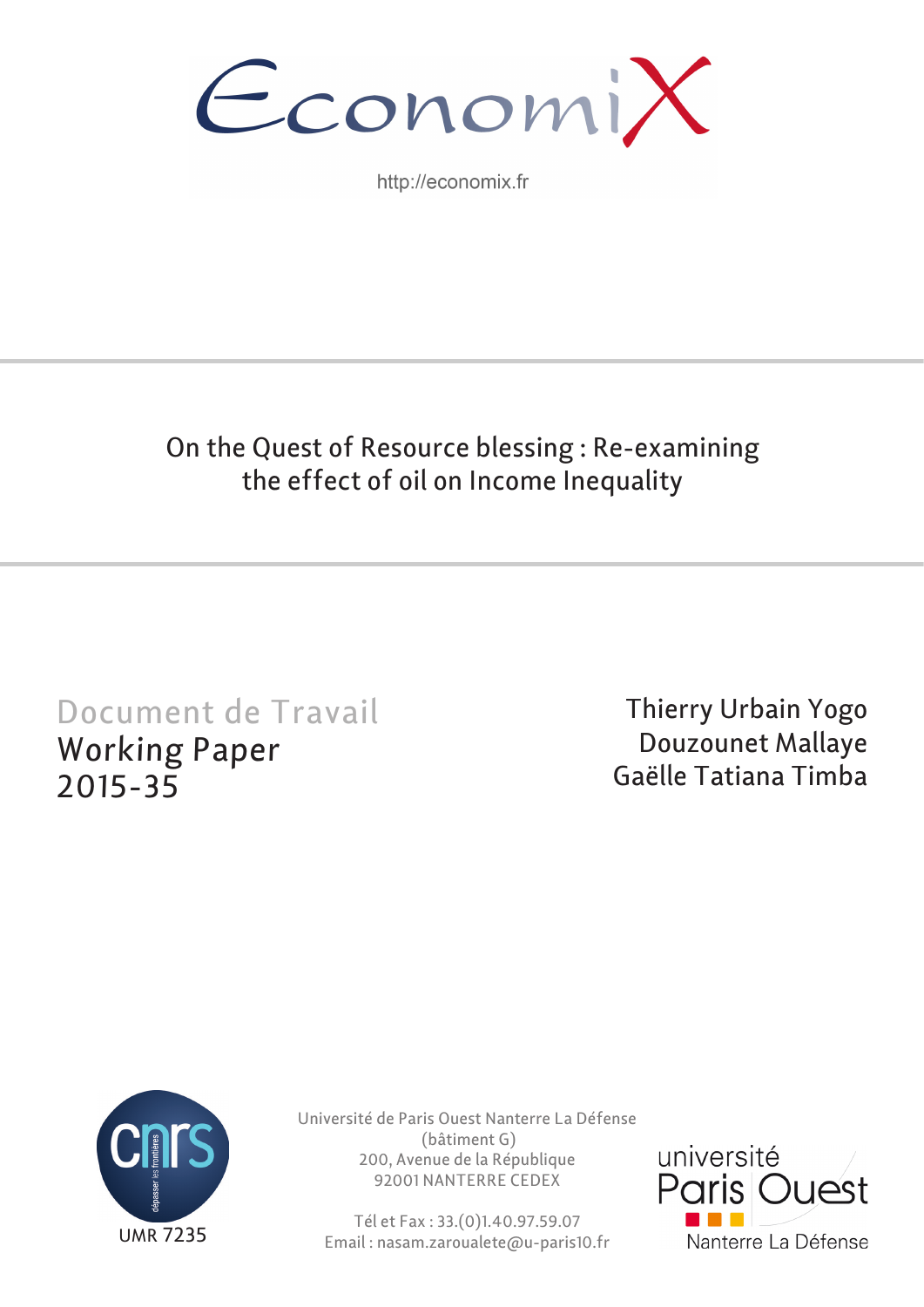# **On the Quest of Resource blessing: Re-examining the effect of oil on Income Inequality**

## **Thierry U. Yogo**

EconomiX, University of Paris Ouest Nanterre & CERDI, University of Auvergne

Email: uyogo@u-paris10.fr

Tel : +33669266958

## **Douzounet Mallaye**

CERGEA, University of NDjamena

Email: douzounetmallaye@yahoo.fr

**and** 

**Gaëlle Tatiana Timba** 

CEREG, University of Yaoundé II & Catholic University of Douala

Email: tatigaelle@yahoo.fr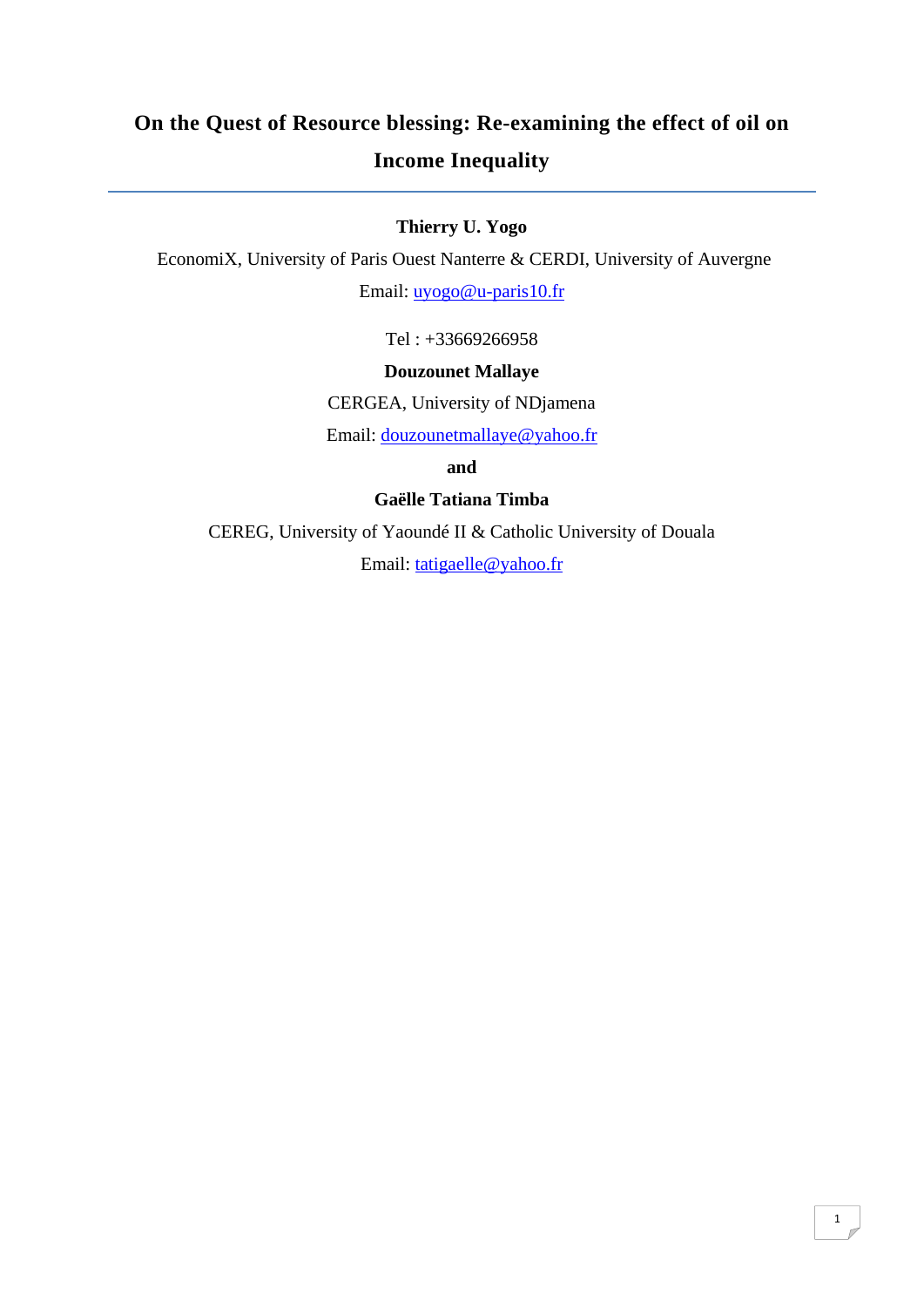## *Résumé:*

*Cet article mets en évidence l'influence de la rente pétrolière sur les inégalités en faisant usage d'un échantillon de 52 pays développés et en développement sur la période 1984-2008. Après prise en compte des questions d'endogeneité, l'analyse mène à trois principaux résultats : (1) l'effet de la rente pétrolière sur les inégalités est non-linéaire. La rente pétrolière induit une réduction de l'inégalité pour les pays dans lesquels la valeur de la rente en pourcentage du PIB est en dessous du seuil de 25%. Au-delà de ce seuil, on observe une relation positive. (2) L'effet de la rente dépend de la qualité des institutions. De manière spécifique, la diminution de l'inégalité est moindre dans les pays à niveau élevé de corruption, à faible niveau de transparence et à qualité de régulation faible. (3) Enfin, l'étude montre que la relation entre la rente pétrolière et les inégalités est dépendante de l'horizon temporel. Ainsi à court terme, on observe un effet négatif sur les inégalités, tandis qu'à long terme l'effet est positif.* 

**Mots Clés**: Rente pétrolière, Inégalité, qualité institutionnelle

#### *Abstract*

*This paper provides new insights into how oil rent affects income inequality in 52 developed and developing economies over the period 1984-2008. After taking into consideration the endogeneity aspect, the analysis yields three key findings. First, the effect of oil rent on income inequality is non-linear. Oil productivity wealth induces a decline in income inequality for countries for which the share of oil rent in percentage of GDP is below the threshold of 25%. Above this threshold, we document a positive relationship. Second, the effect of oil rent is heterogeneous across countries, depending upon the institutional quality. Specifically, we find that the decline in income inequality is lower in countries with high corruption, low accountability and weak regulatory quality. Finally, we uncover a timedependent relationship between oil rent and income inequality. In the short run, the effect of oil rent is negative while in the long run, the opposite is observed.* 

**Key words**: Oil rent, Inequality, institutional quality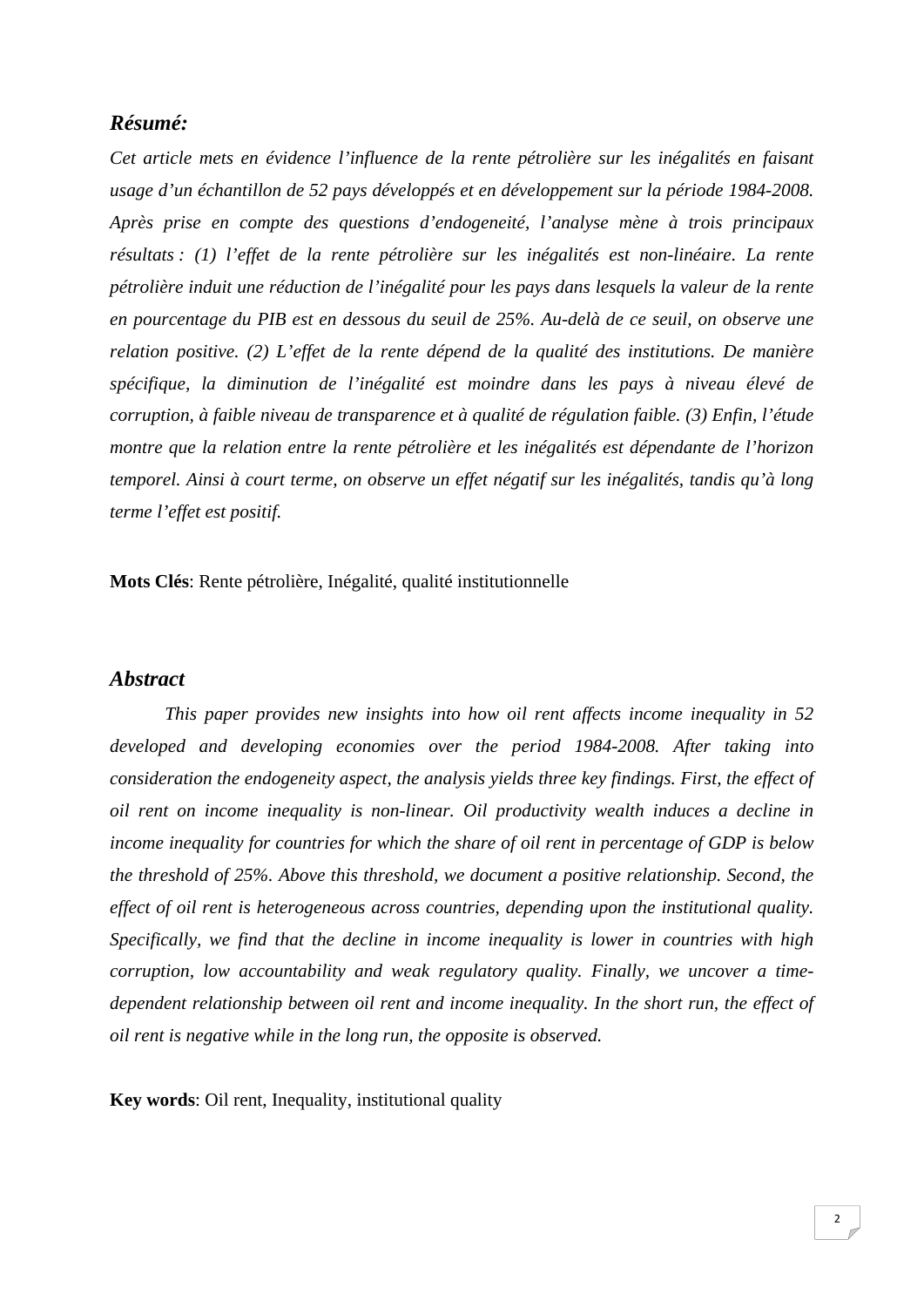#### **1. Introduction**

The conventional wisdom suggests that oil wealth must promote economic development. However, an abundant literature of many decades has highlighted the paradox of resources-rich countries being kept in extreme poverty. While several studies have questioned the relationship between oil wealth and economic growth, little has been unveiled concerning its effect on income inequality. The literature is even scarcer concerning the potential non-linear effect and the time horizon impact of oil rent.

Since its first appearance in the English newspaper *The Economist* in 1977, the Dutch disease phenomenon has been analyzed in various ways, leading to abundant literature devoted to what is known as the resource curse theory. The existence of the resource curse has been extensively tested in the empirical literature. Using a sample of developing countries, Sachs and Warner (1997) find a negative effect of natural resources on GDP growth. Likewise, Auty (2001a) finds that between 1960 and 1990, the per capita income of resourcepoor countries grew faster than the resource-rich countries. These findings have been challenged by other studies. For example, Alexeev and Conrad (2009) provide an evidence of a positive effect of oil abundance on economic growth. Recently, Van Der Ploeg (2011) argued that the negative correlation between oil abundance and economic growth may merely be picking up cross country variation in per capita income.

From this general viewpoint, several papers have addressed the relationship between oil rent and inequality. The widespread view drawn from this literature argues that abundance of resource tends to increase income inequality. Leamer et al. (1999) emphasized that by absorbing a natural-resource-rich country's saving, resource extraction delays the emergence of capital-intensive-manufacturing which requires significant accumulation of human capital. As a result, resource-rich economies may experience higher income inequality compared to resource-scarce economies. According to Gylfason and Zoega (2003), resource dependence leads to both low growth and increased inequality, which could therefore explain the inverse relationship between growth and inequality in cross-country data.

Beside this skeptical view, some authors point out that the effect of resource rent on income inequality may be rather mixed. Ross (2007) argues that the effect of natural resource on inequality can be either positive or negative. Negatively, natural resource boom may trigger a shift in export from traditional sector (agriculture and manufacturing) to the oil sector, leading to a shift in the composition of labor force. If the labor mobility across sectors is limited, one could observe a rise in unemployment and income inequality. Positively, by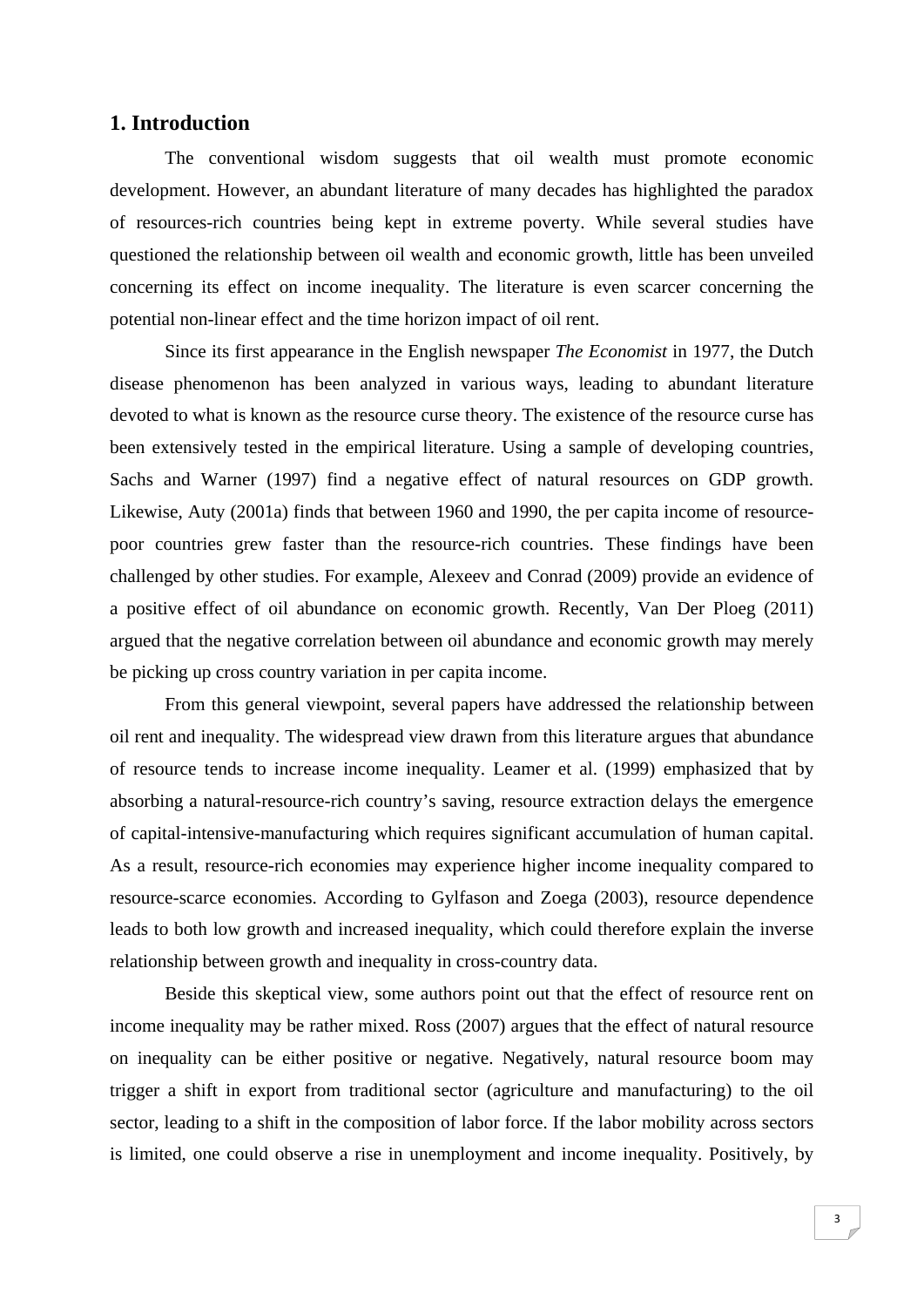generating new government jobs that are funded by natural resource revenues, resource abundance may reduce income inequality. Recently, Goderis and Malone (2011) show that the effect of natural resource abundance on inequality differs both in the short and long run. . Accordingly, income inequality will fall in the short run or immediately after the boom and will increase steadily over time as the economy grows, until the initial impact of the boom on inequality disappears. They consider a two-sector growth model, in which learning-by-doing drives growth, to explain the time path of inequality following a resource boom. They assume perfect factor mobility and two main sources of changes in income inequality during resource booms: the unequal distribution of resource income and the shift of the factors of production to the non-traded sector, which uses unskilled labor intensively relative to the traded sector, due to the spending effect related to the resource income. Based on these assumptions, Goderis and Malone (2011) demonstrate that in the short term, the oil boom induces a fall in the Gini coefficient of total income only if the share of unskilled labor in the non-traded sector exceeds the share of unskilled labor in the traded sector and the income inequality in the non-resource sector is above that of the resource (oil) sector. In the long run, the assumption of constant total factor productivity is relaxed. The rate of productivity growth in each sector is determined by the effects of learning-by-doing (LBD) in both sectors, with the possibility of knowledge spillovers. They demonstrate that under the condition of balanced growth, there is no long-run effect of resource booms on income inequality.

 This paper builds upon Goderis and Malone (2011) who show that the impact of natural resource on income inequality depends on if we consider the short or long term. . However, our approach is different in a number of ways. First, using an instrumental variable approach, we investigate the causal effect of oil rent on income inequality on a sample of 52 countries during the period 1984-2008. Following Cotet and Tsui (2013); Ebeke et al (2015), we use the variation in the value of oil reserve (product of oil prices and oil reserves) as a source of exogenous change in oil rent. Assuming that the size of oil reserves is not endogenous to income inequality, an unexpected change in oil prices leads to an exogenous variation in oil rent. As an alternative approach, we infer a causal effect of oil wealth by using the induced change in oil rent caused by natural disasters that occurred in regions other than those of the oil producer. Second, relying on the same instrumental variable framework, we provide evidence of a non-monotonic effect of oil rent on income inequality. Third, we allow the effect on oil rent on inequality to differ depending on the quality of institutions. Finally, we use Jordà's (2005) local projection technique to assess the time-horizon effect of oil rent on inequality.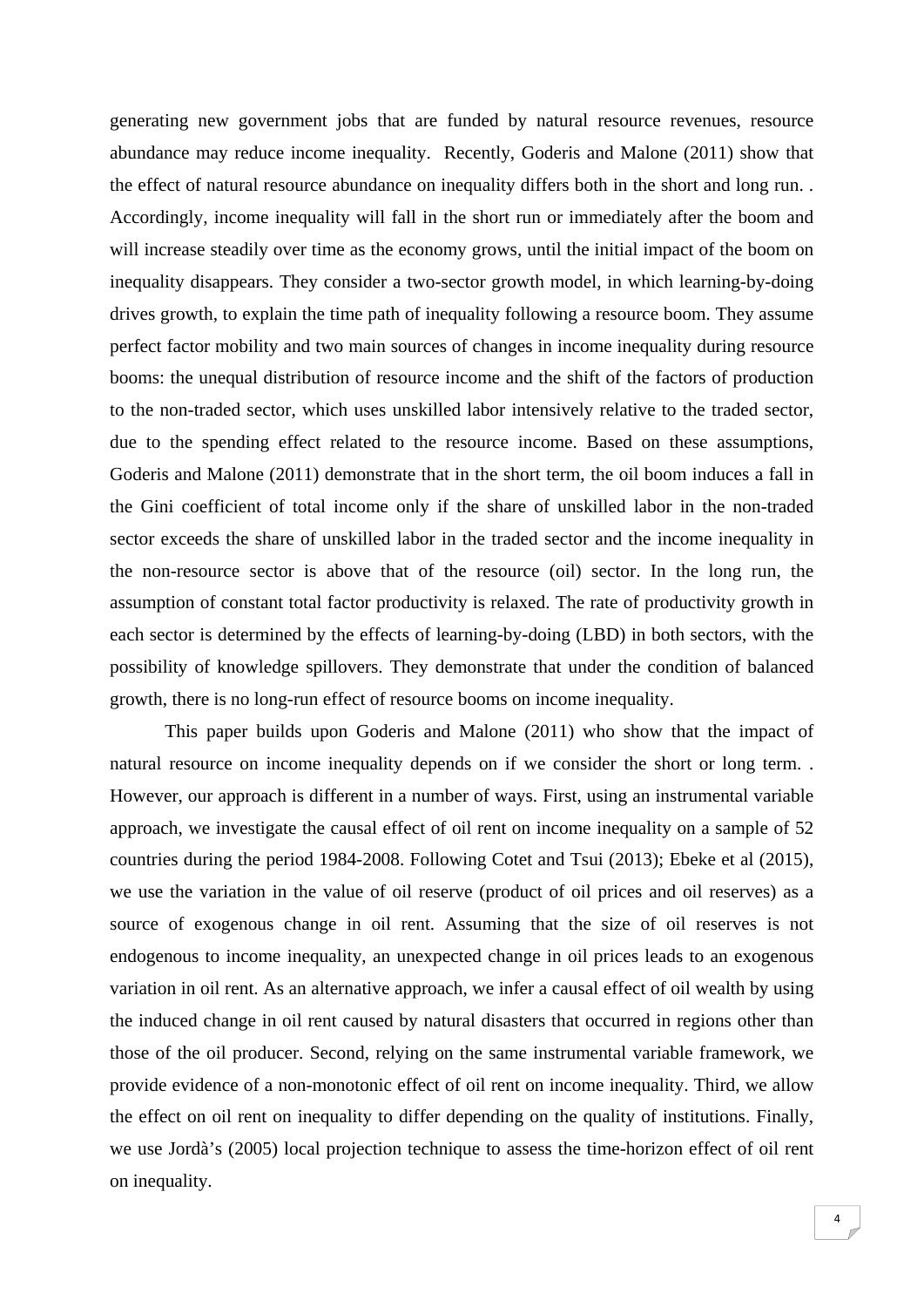Three main findings emerge from this analysis. The effect of oil rent on income inequality is non-linear. The lower regime is characterized by a negative impact of oil rent while the upper regime shows a positive relationship. Next, the decline in income inequality driven by the rise of oil revenues is low in countries with poor institutional quality. Finally, the relationship between oil rent and inequality depends on time. In the short run, the effect of oil rent is negative while the opposite is observed in the long run.

 The rest of the paper is organized as follows: Section 2 presents the estimation framework and data. The econometric results are presented in Section 3. Section 4 concludes and draws policy implications.

#### **2-Estimation framework and data**

In this paper, we test three main hypotheses: (1) Oil rent has a non-linear effect on inequality. (2) The effect of oil rent on inequality is conditional to the quality of governance. (3) In the short run oil rent reduces inequality while the opposite effect occurs in the long run. For this reason, this section focuses on the methodology and describes the data used.

#### **2.1. Estimation framework**

Drawing on the specifications of Goderis and Malone (2011) and Carmignani (2013), we consider the following baseline econometric model:

$$
Inequality_{it} = \beta Oil_{it} + X_{it}\gamma + \delta_i + \varepsilon_{it}
$$
\n<sup>(1)</sup>

In (1), Inequality<sub>it</sub> is the measure of income inequality in country *i* at time *t*. Oil<sub>it</sub> is oil rent as a percentage of GDP for the country  $i$  at time  $t$ .  $X$  is the matrix of control variables used in the literature on inequality (Goderis and Malone, 2011; Gylfason and Zoega, 2003). This includes democracy as a measure of the quality of institutions, education, the logarithm of real GDP per capita, trade openness, inflation and the agriculture value added. Equation (1) will be further augmented with the squared of oil to account for the possible non-linear effect of oil rent. In fact, oil rent may have different impact on inequality, depending on the level of oil abundance. For instance, less endowed countries may make a better redistribution of oil revenues and end up with lower inequality while countries with higher oil windfall might be more prone to rent seeking behavior and fail to reduce inequality. As an illustration, Nigeria, Africa's largest oil producer has witnessed an increase in income inequality since the beginning of oil exploitation whereas country like Malaysia has taped into its oil wealth to reduce inequality. Likewise, researchers have suggested that the difference in term of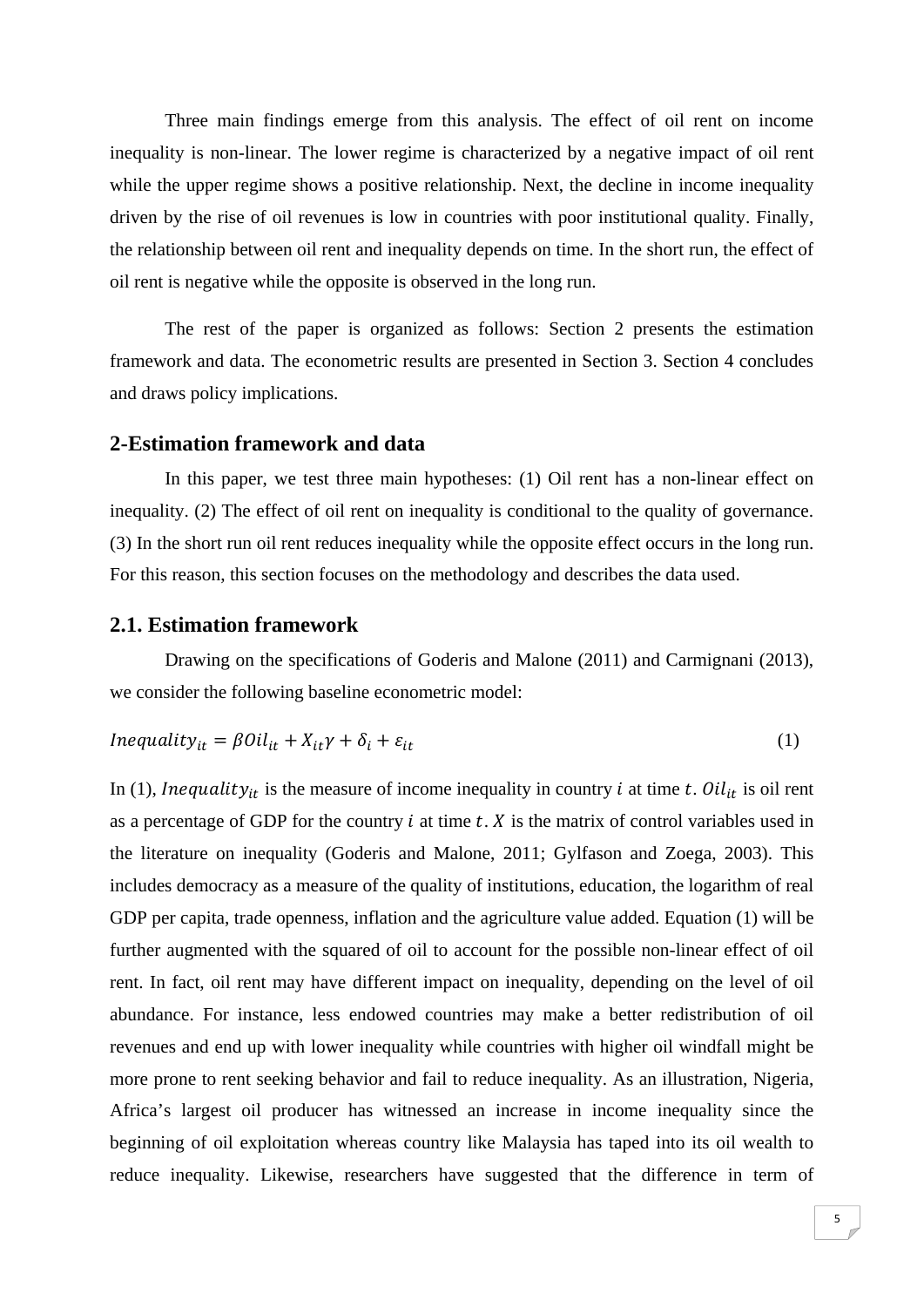economic performance observed among natural resources rich countries may be explained by a difference in institutional quality (Sokoloff and Engerman, 2000; Ebeke et al, 2015). Therefore, to test the effect of oil rent conditional to the quality of institution, we add to the model an interaction between oil rent and a measure of the quality of governance. Finally, we modify equation (1) to allow the analysis of both short and long term dynamic of the relationship between oil rent and inequality. We therefore reexamine the early finding of Goderis and Malone (2011) according to which oil windfall lowers inequality in the short run while its exacerbates inequality in the long  $run<sup>1</sup>$ .

#### **2.2. Data description and sources**

In order to analyze the relationship between oil rent and inequality, we use a recent and comprehensive data on inequality and oil revenues.

*Income inequality* is measured by the Gini coefficient and is obtained from the Standardized World Income Inequality Database (SWIID). We used the SWIID version 5.0 released in October 2014 (Solt, 2014). The SWIID appropriately addresses the trade-off between coverage and comparability by combining information from various sources including the Luxembourg Income Study (LIS), the United Nations University World Institute for Development Economics Research (UNU-WIDER) World Income Inequality Database (WIID), the World Top Income database and the University of Texas Inequality Project. The SWIID provides data on Gini index for 174 countries for the period 1960-2014.

*Oil rent as a percentage of GDP* is our measure of oil wealth. It is drawn from the World Development Indicator (World Bank, 2011a, b) and computed as the difference between the value of crude oil production at world prices and the total costs of production. This measure is chosen as an alternative to the measure used in the literature (oil exports in percentage of total export, oil export in percentage of GDP) because it captures appropriately the effect of rent on individual's behavior rather than those who might be potentially caused by a distortion in the structure of export (Rosser, 2006; Ebeke et al, 2015). Moreover, the larger country and time coverage of these data help to avoid selection bias (Ebeke et al, 2015).

Following the literature (Goderis and Malone, 2011; Carmignani, 2013), we include in regression as determinants of income inequality, democracy, education, the logarithm of real GDP per capita, trade openness, inflation and the agriculture value added. Democracy is

<sup>&</sup>lt;sup>1</sup> Note that the sample of countries used by Goderis and Malone (2011) doesn't include major oil exporter such as Nigeria, Oman and Saudi Arabia, which are included in our analysis.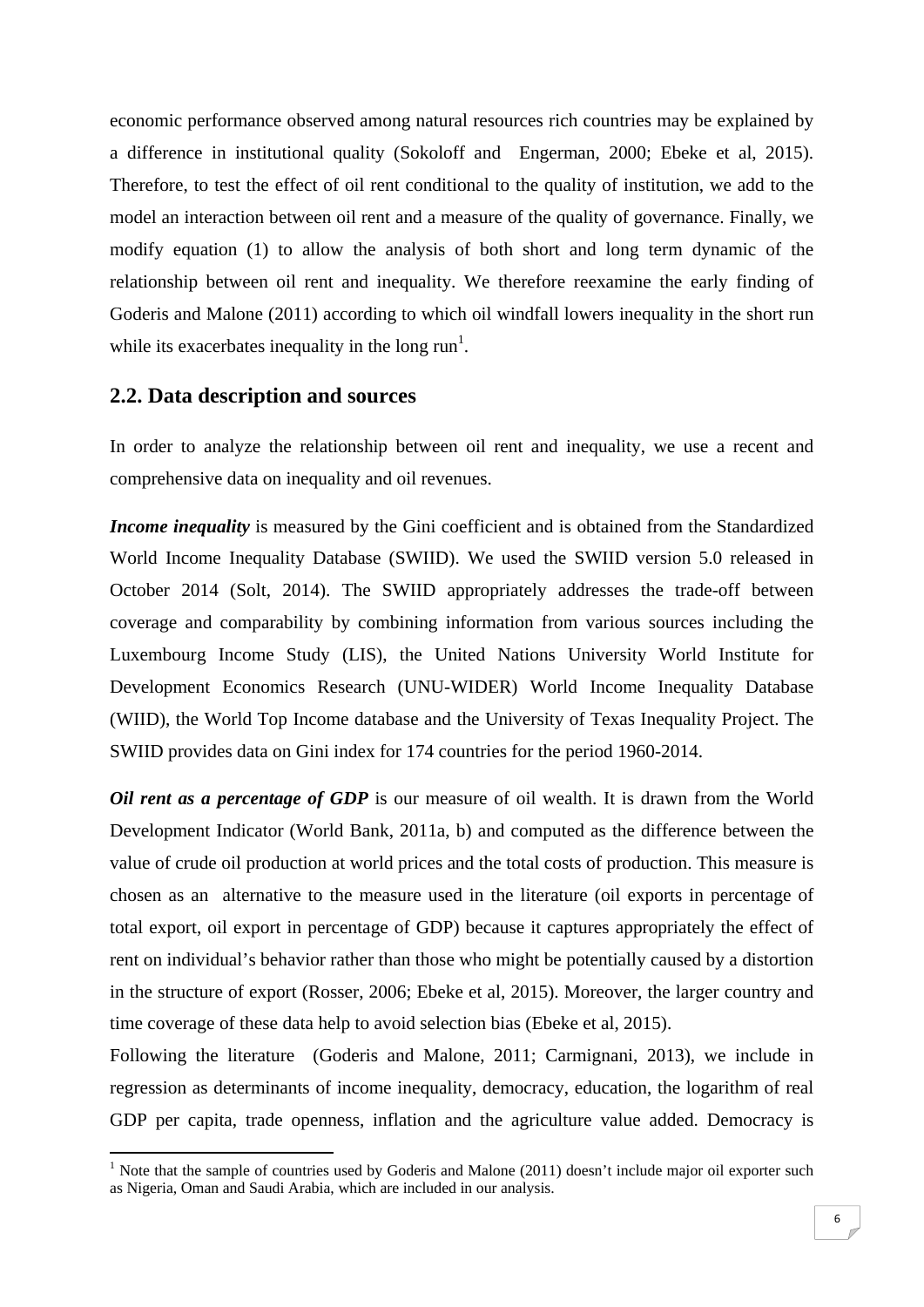measured by the variable Polity2 from the Polity4 project. This variable ranges between -10 (strongly autocratic) to 10 (strongly democratic). Democracy encourages institutional changes that favor more equal distribution of income. Therefore, we expect a negative effect of democracy measure on income inequality. Higher income inequality is also associated with lower level of education. Higher level of education increases the supply of skilled labor and reduces income inequality (Goderis and Malone, 2011). Education is measured as the total number of combined years of education in the primary and secondary level as obtained from the Barro and Lee (2010). As suggested in the early work of Kuznet (1955), the level of economic development can shape income inequality in a non-linear way. Specifically, as the economy grows, labor force moves from low paid sectors such as agriculture to higher income sector like industry. This structural change may increase inequality in the short run while in the long run, the relative wage in low paid sectors increases, leading to a fall in inequality. Consequently, the expected effect of GDP is ambiguous. Data on real GDP are from the World Development Indicator (World Bank, 2011a). The Hecksher-Ohlin theory suggests that trade openness will shift income toward the factor in which the country is abundant. As a result of that, we should expect a reduction of income inequality in developing countries resulting from the increase in demand of unskilled labor. The opposite effect can be obtained in developed countries. Since our sample consist of developed and developing countries, the expected effect of trade openness on inequality is ambiguous. Inflation is expected to have a positive effect on inequality because low income households are the most vulnerable to the change in the price level. Finally, the rise in the agricultural value added may increase the relative wage in the agriculture and therefore reduce income inequality. Data on trade openness, inflation and agricultural value added are obtained from the World Development Indicator (World Bank, 2011). The analysis covers 52 countries for the period 1984-2008. This choice is mainly based on the data availability of income inequality, controls variables and the instruments that are later used in regression. We also restrict the analysis to this sample to facilitate the comparability across specifications. We test the stationnarity of the variables by reverting to two Fisher type panel unit root tests: the Augmented Dickey Fuller test and the Phillips-Perron test. The null hypothesis of the test is that all panels contain a unit root while the alternative is that at least one panel is stationary. These two tests are chosen over the other well-known tests such as Levin, Lin and Chu (2002), Hadri (2000) or Breintung and Das (2005) for two main reasons. First, unlike the previous ones which make the assumption that all the panels share the same autoregressive parameter, the Fisher type tests allow the autoregressive parameter to be country specific. Second, the tests are easy to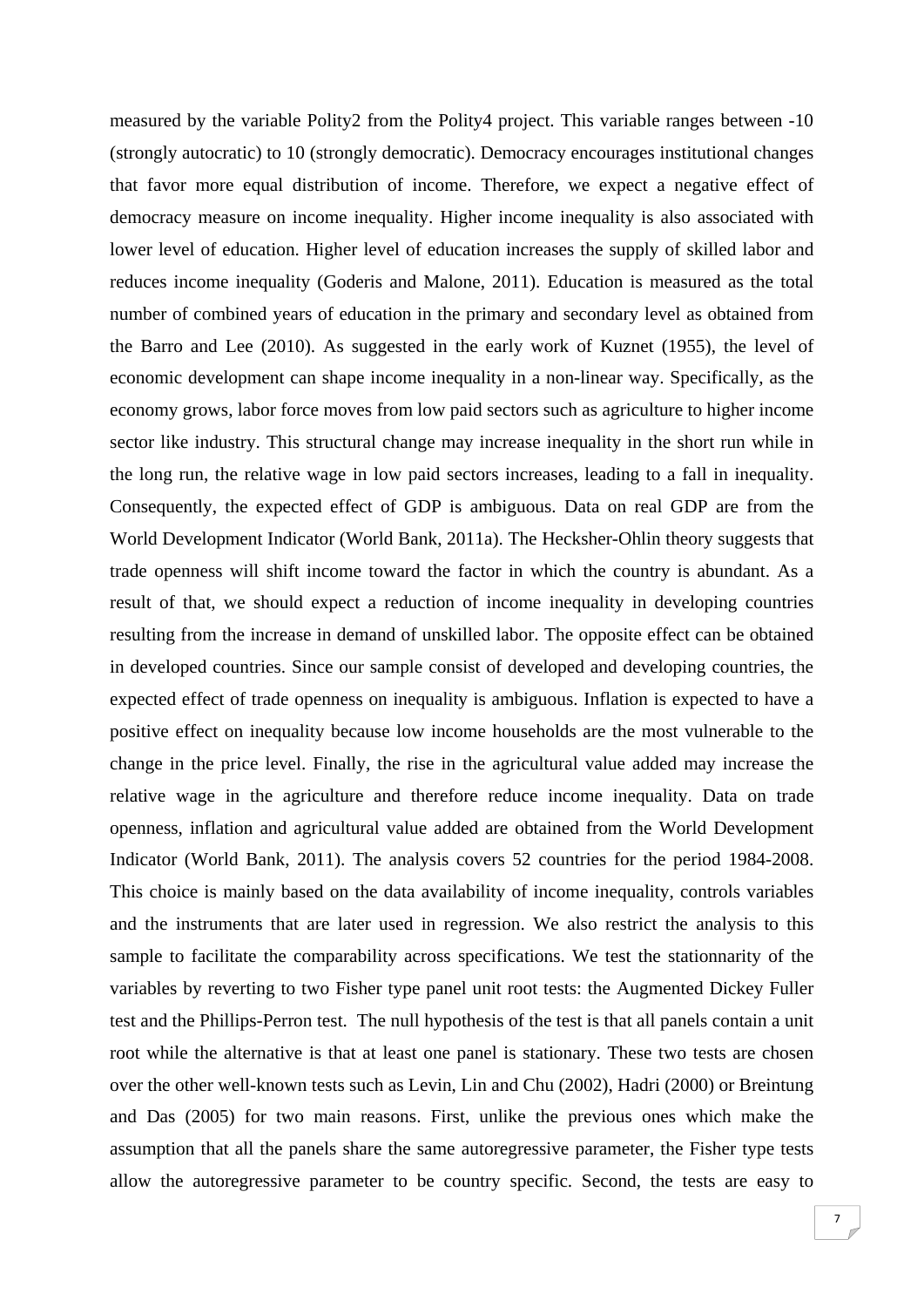implement since they do not require the panels to be strongly balanced. This is particularly suitable in our context because the panel is not balanced and there are gaps in the data. The results of the tests are presented in Table B in appendix. The findings are not conclusive and differ across the tests and depending on the statistics used. Therefore we proceed with the standard regression models while controlling for time fixed effect in all specifications. Moreover, we check the robustness of the results by using local projection and an error correction model later in the paper<sup>2</sup>. Descriptive statistics of the variables used in the econometric model are presented in Table 1.

| Variable                                                  | Obs | Mean       | Std. Dev.  | Min         | Max          |
|-----------------------------------------------------------|-----|------------|------------|-------------|--------------|
| Oil rent-to-GDP ratio                                     | 985 | 4.294632   | 7.380244   | $\Omega$    | 73.33231     |
| Income inequality-Gini Index                              | 985 | 38.73536   | 8.871076   | 21.8        | 65.33765     |
| Value of oil reserves                                     | 985 | $8.16e+07$ | $6.63e+08$ | .1151805    | $1.31e+10$   |
| Crude oil price usd1990                                   | 985 | 56.56929   | 27.00741   | 25.41454    | 147.128      |
| Oil reserves in thousand barrels                          | 985 | 785703.1   | 5775532    | .0022566    | $8.96e + 07$ |
| Democracy-Polity4                                         | 985 | 4.595939   | 6.404964   | $-9$        | 10           |
| Number of years of education                              | 985 | 7.220974   | 2.606277   | 1.792562    | 12.91048     |
| Log of GDP per capita                                     | 985 | 8.306258   | 1.452777   | 5.722038    | 11.14323     |
| Trade openness                                            | 985 | 59.21639   | 33.575     | 11.06143    | 224.7984     |
| Inflation                                                 | 985 | 0.4076579  | 2.892718   | $-.2629999$ | 62.6124      |
| Agricultural value added-to GDP-ratio                     | 985 | 12.21835   | 9.843674   | 0.4892358   | 51.90365     |
| Ratio of girls to boys in primary and secondary education | 709 | 95.19547   | 10.08352   | 46.187      | 110.419      |
| Corruption                                                | 324 | 0.4636574  | 0.2424018  | 0.0081116   | 0.8888883    |
| Governance effectiveness                                  | 324 | 0.3788969  | 0.1933716  | 0.0149724   | 0.724401     |
| Political stability                                       | 324 | 0.3322203  | 0.187477   | $\theta$    | 0.7752079    |
| Regulatory quality                                        | 324 | 0.3453462  | 0.1821892  | 0.034747    | 0.8065092    |

Table 1: Descriptive Statistics

# **3- Initial evidence and estimation results**

This Section begins with a visual analysis and fixed effect estimate of the relationship between oil rent and inequality. Next, we address the potential endogeneity of oil rent by resorting to an instrumental variable approach. Finally, we perform several robustness checks

<sup>&</sup>lt;sup>2</sup> Note that in the local projection approach, the variables enter the model in first différence. Therefore the approach clearly deals with the issue of non stationnarity.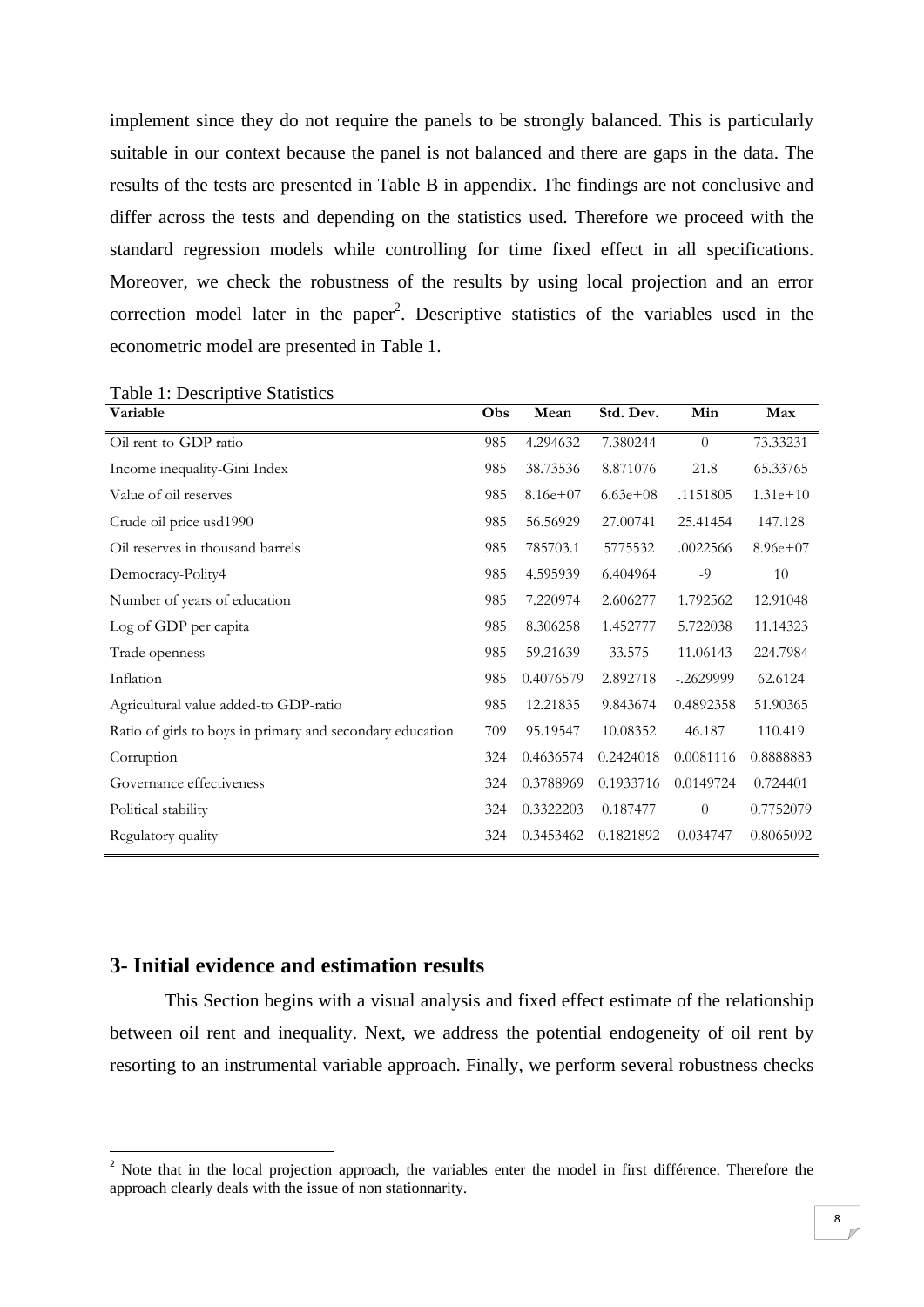which include testing both the conditional and non-monotonic effect of oil rent as well as the short and long term dynamics.

#### **3.1. Visual evidence and OLS fixed effect estimates**

 Figure 1 illustrates the positive cross country correlation between oil rent and inequality over the period 1984-2008. The measures of oil rent and income inequality are computed as the residuals of the regression of these variables on the control variables. This approach prevails in the literature and provides measures of oil rent and inequality that are purged from any collinearity with the standards determinants of inequality (Cotet and Tsui, 2013; Ebeke et al, 2015).

The observed positive correlation suggests that oil-rich countries are more likely to witness an increase in income inequality.

| Dependent variable: Income inequality-Gini     | (2)          | (3)           |
|------------------------------------------------|--------------|---------------|
| Oil rent-to-GDP ratio                          | $-0.0977***$ | $-0.0906$ *** |
|                                                | (0.0254)     | (0.0174)      |
| Democracy-Polity4                              | 0.00895      | $-0.00141$    |
|                                                | (0.0265)     | (0.0252)      |
| Number of year of education(Primary+secondary) | $-1.551$     | $-4.047***$   |
|                                                | (0.986)      | (1.063)       |
| Log of GDP per capita                          | $1.215*$     | $1.055*$      |
|                                                | (0.621)      | (0.567)       |
| Trade openness                                 | $-0.00127$   | $-0.00511$    |
|                                                | (0.00693)    | (0.00994)     |
| Inflation-GDP deflator                         | $0.0343**$   | $0.0454***$   |
|                                                | (0.0135)     | (0.0126)      |
| Value added-Agriculture                        | $-0.163***$  | $-0.137***$   |
|                                                | (0.0452)     | (0.0421)      |
| Time fixed effects                             | $\rm No$     | Yes           |
| Constant                                       | 34.03***     | 39.32***      |
|                                                | (4.239)      | (3.594)       |
| Observations                                   | 985          | 985           |
| R-squared                                      | 0.277        | 0.277         |
| Number of groups                               | 53           | 53            |

Table 2: OLS-Fixed effect estimates of the effect of oil rent on income inequality

**Note**: Standards errors are in parentheses, \*\*\* p<0.01, \*\* p<0.05, \* p<0.1.

Table 2 presents the results of the country fixed effect estimation of the effect of oil rent on income inequality. The table has two columns. The first column reports the estimates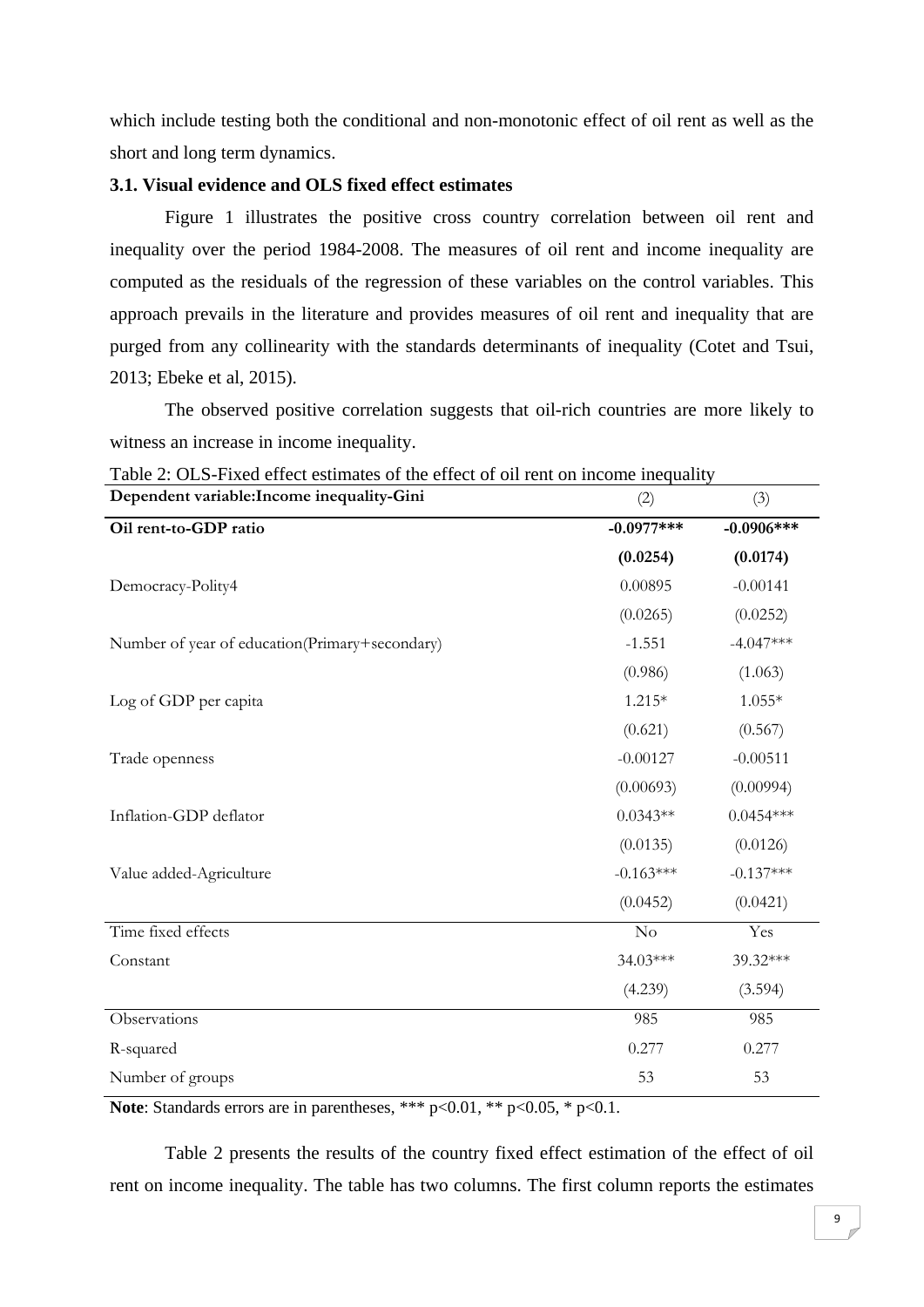of the baseline model without time effect. According to the results, oil rent negatively and significantly impact income inequality. Column (2) reports the estimates while controlling for time fixed effects. Adding time fixed effects allow to control for any change in inequality that may be explained by overall time trend. The negative correlation between oil rent and inequality is confirmed. This result suggests that once we control for fixed effect, the effect of oil rent on inequality become negative and the magnitude is smaller. Hence, a one unit increase in oil rent in percentage of GDP reduces income inequality by 0.09 percentage point. A possible interpretation of this finding may be related to a country specific (unobserved) heterogeneity in the management of oil resources.

#### **3.2. Instrumental variable estimates**

 While analyzing the relationship between oil wealth and income inequality, we should care about the potential endogeneity of our variable of interest. For instance, oil rent may be subject to measurement error due to possible mismeasurement in the valuation of production costs. This can lead to attenuation bias if the measurement error is not random or systematic over time. Moreover, oil rent may be correlated with some unobserved potential determinants of income inequality. For example, oil rent may be correlated with natural resources endowment which in turn can shape income inequality. Finally, there is also a possible reverse causality in the sense that policy makers or the elite that are the main beneficiaries of the oil industry might be more willing to tape into the existing resources to consolidate their position of power. In order to tackle the endogeneity of oil rents, we follow the literature (Cotet and Tsui, 2013; Ebeke et al, 2015) and exploit changes in oil reserves as a source of exogenous variation of oil rent. Specifically, we use two main instruments. The first instrument is the value of oil reserves measured as the product of oil prices and oil reserves. The idea behind the choice of this instrument is that the higher is the value of oil reserves, the higher should be the expected oil rent. One may question the quality of this instrument since oil prices is likely to affect income inequality through inflation. However, because we control for the inflation, we ensure that the effect of the instrument on inequality occurs only through the change in the level of oil  $\text{rent}^3$ . The second instrument is the product of the out of region disaster and oil reserves (Cotet and Tsui, 2013). This variable measures the value of natural disaster damages for oil producing countries. Specifically, it intends to capture the induced change in oil rent caused by natural disasters that occurred in regions other than the region of

<sup>&</sup>lt;sup>3</sup> This is also true for the potential impact of oil price on trade because we control for trade openness in the regression.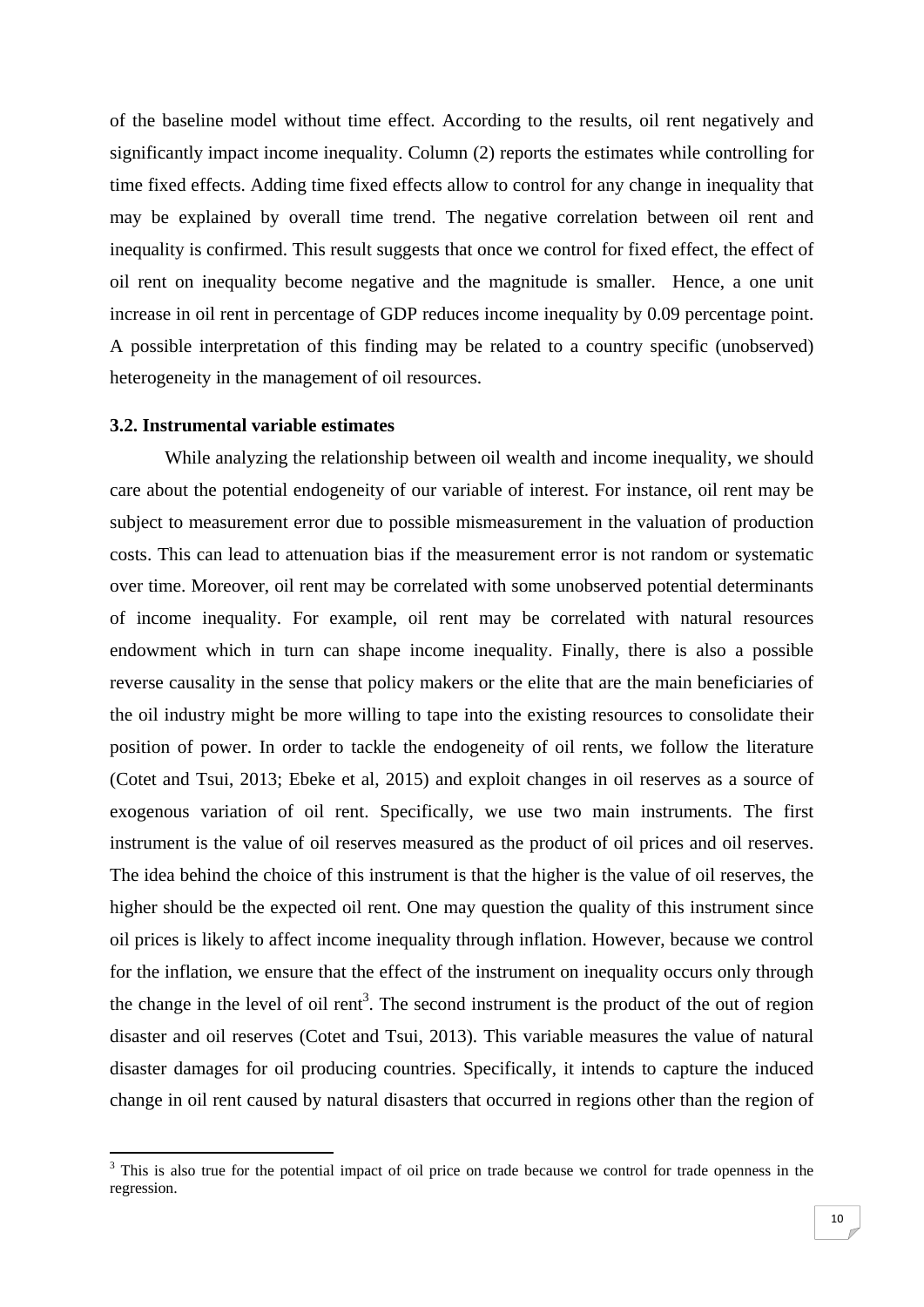the oil producer. Cotet and Tsui (2013) consider five types of natural disasters (earthquake, volcano, mass movement, flows and storms) and define the out of region disaster as the difference between the value of all disaster damages and the value of own region damages.

Table 3 presents the results of the instrumental variable estimates of the effect of oil rent on income inequality. We test three main specifications. For the first one (Columns 1 & 3), we report estimates using only the value of oil reserves as the instrument. Column (1) presents the estimates with country fixed effect, but without time effect. Column (2) reports the results with both country and time fixed effect. In both cases, oil rent has a negative and significant effect on income inequality. However, the magnitude of the effect is higher when time fixed effect is added to the model. Turning to validity of the instrument, the Fisher statistics of weak identification test stands respectively at 50.19 and 73.42 and are far above the Stock & Yogo (2005) critical values (24.09 at the 5% level of significance). Hence, the instrument used is not weak. In regards to the second specification, we use value of natural disaster damages for oil producing countries as an instrument. Columns 2 & 4 show that the results are qualitatively similar. In addition, the instrument performs quite well. Finally, we use the two instruments in the same regression. This approach improves our identification strategy and allows testing the validity of the instruments.

The results are reported in columns  $(5)$  &  $(6)$  and show that the negative effect of oil rent remains robust. The Hansen over-identification statistic suggests that the null hypothesis of the orthogonality between instruments and the error term cannot be rejected. Based on this specification, a one unit increase in oil rent in percentage of GDP leads to 0.35 percentage point fall in income inequality.

#### **3.3. Assessing the non-linear effect of oil rent on income inequality**

In the previous sections, we carried out the analysis assuming a linear relationship between oil rent and income inequality. However, it is likely that the effect of oil rent on income inequality may vary across countries, depending on the level oil dependence. High dependence on oil may hinder government effectiveness, leading to low effectiveness of public spending and uneven distribution of oil windfall. We augment the specification (1) with the squared of oil rent in percentage of GDP.

$$
Inequality_{it} = \beta Oil_{it} + \alpha Oil_{it}^2 + X_{it}\gamma + \delta_i + \varepsilon_{it}
$$
\n<sup>(2)</sup>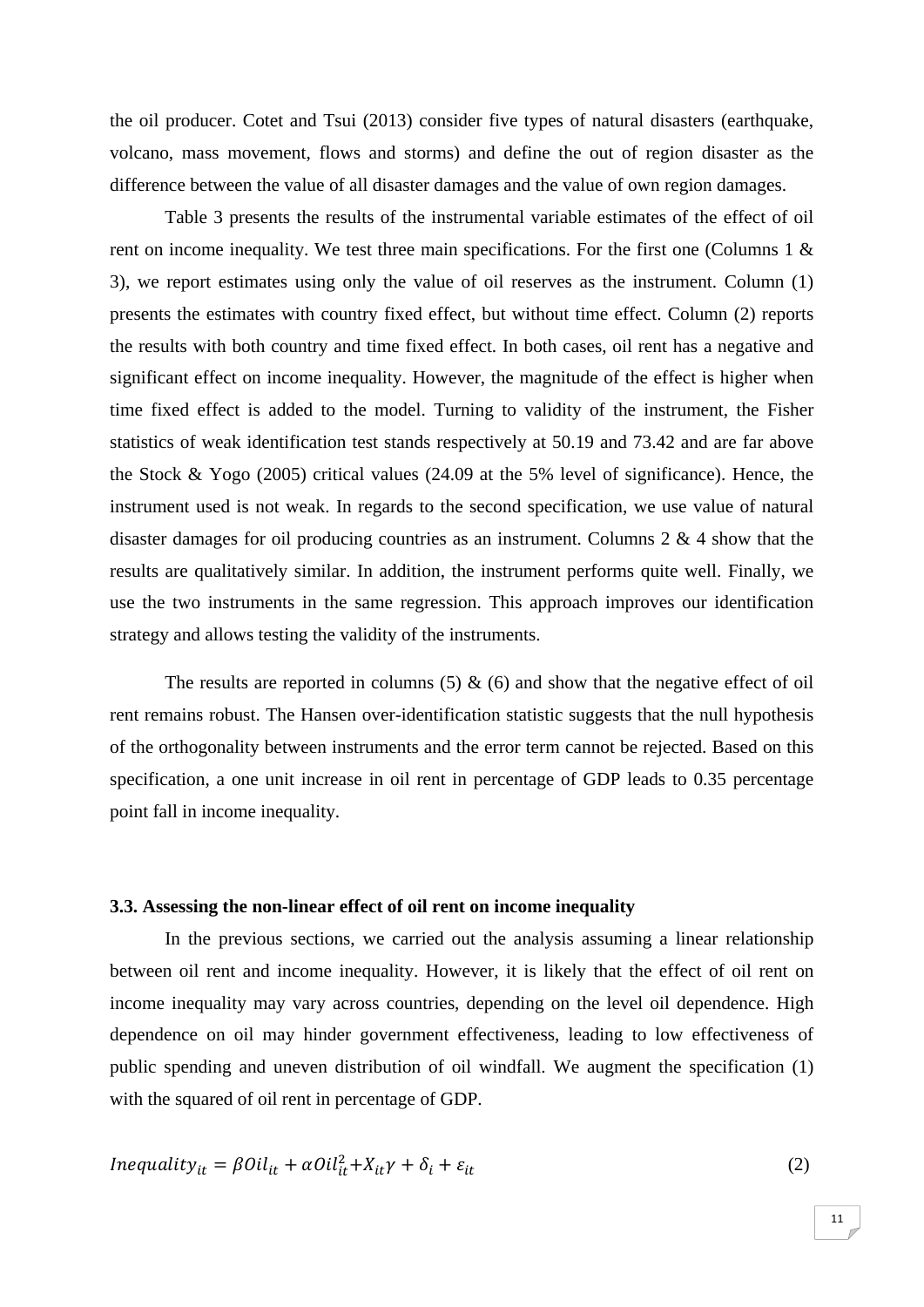In this specification, we expect  $\beta$  < 0 and  $\alpha$  > 0. In other words, below a certain threshold, oil rent is expected to negatively impact income inequality while above this threshold, the relationship is positive.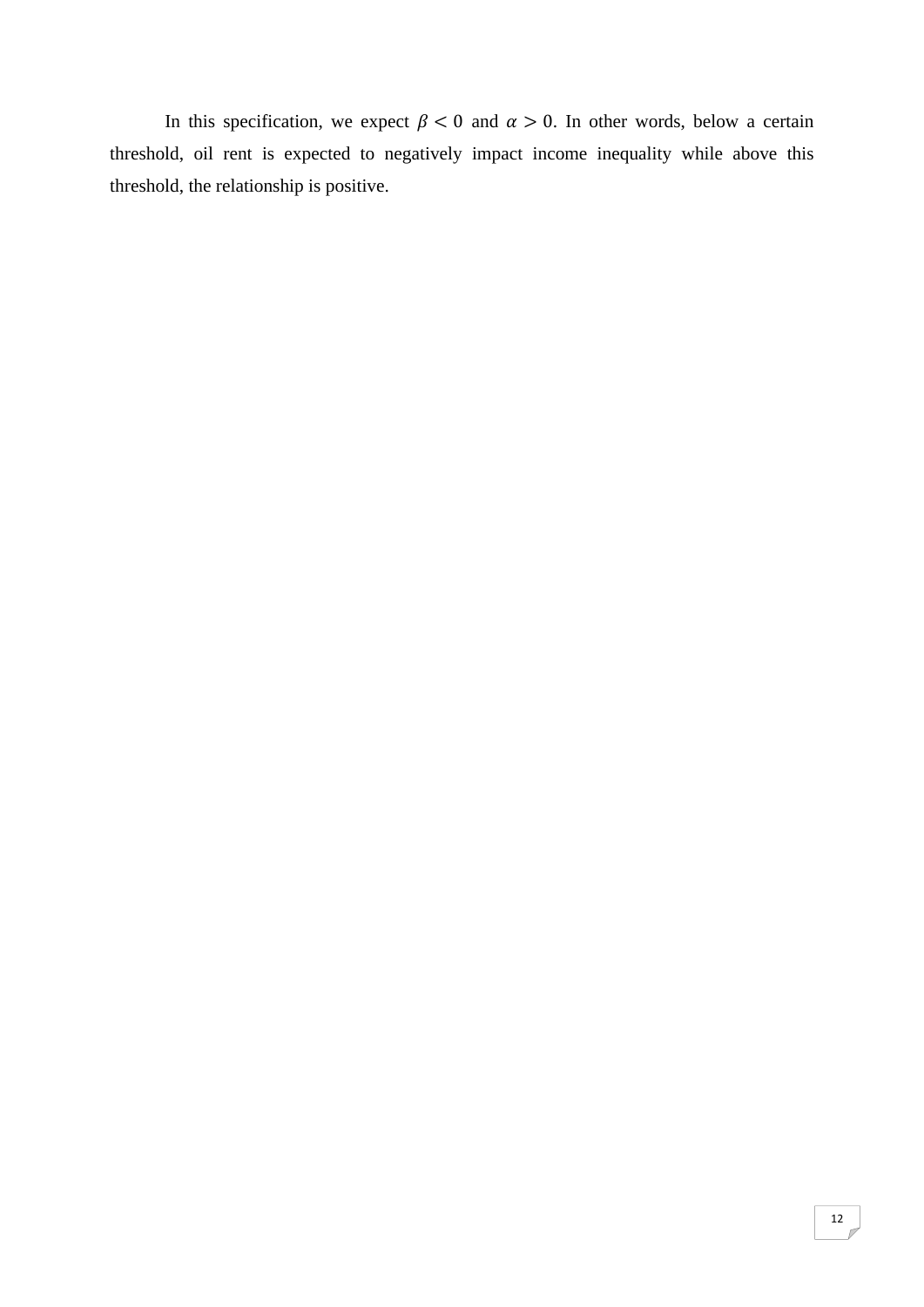| Dependent variable: Income inequality-Gini     | (1)         | (2)            | (3)         | (4)         | (5)         | (6)         |
|------------------------------------------------|-------------|----------------|-------------|-------------|-------------|-------------|
| Oil rent-to-GDP ratio                          | $-0.279***$ | $-0.281***$    | $-0.341*$   | $-0.319*$   | $-0.284***$ | $-0.359***$ |
|                                                | (0.063)     | (0.066)        | (0.176)     | (0.188)     | (0.067)     | (0.123)     |
| Democracy-Polity4                              | $-0.005$    | $-0.005$       | $-0.007$    | $-0.006$    | $-0.005$    | $-0.007$    |
|                                                | (0.030)     | (0.030)        | (0.033)     | (0.032)     | (0.026)     | (0.028)     |
| Number of year of education(Primary+secondary) | $-1.133$    | $-1.130$       | $-3.699***$ | $-3.730***$ | $-1.122$    | $-3.674***$ |
|                                                | (1.130)     | (1.122)        | (0.962)     | (0.949)     | (0.791)     | (1.131)     |
| Log of GDP per capita                          | 0.639       | 0.634          | $-0.081$    | 0.020       | 0.624       | $-0.161$    |
|                                                | (0.684)     | (0.682)        | (1.077)     | (1.091)     | (0.750)     | (1.055)     |
| Trade openness                                 | $-0.002$    | $-0.002$       | $-0.009$    | $-0.009$    | $-0.002$    | $-0.009$    |
|                                                | (0.007)     | (0.007)        | (0.010)     | (0.011)     | (0.008)     | (0.008)     |
| Inflation-GDP deflator                         | $0.039***$  | $0.039***$     | $0.046***$  | $0.046***$  | $0.039***$  | $0.046***$  |
|                                                | (0.014)     | (0.014)        | (0.014)     | (0.014)     | (0.012)     | (0.013)     |
| Value added-Agriculture                        | $-0.207***$ | $-0.207***$    | $-0.193***$ | $-0.188***$ | $-0.208***$ | $-0.197***$ |
|                                                | (0.047)     | (0.048)        | (0.067)     | (0.069)     | (0.040)     | (0.048)     |
| First step equation                            |             |                |             |             |             |             |
|                                                | Oil rent    | Oil rent       | Oil rent    | Oil rent    | Oil rent    | Oil rent    |
| Log of value of oil reserves                   | $0.254***$  |                | $0.216***$  |             | $-0.243*$   | $-0.043$    |
|                                                | (0.036)     |                | (0.025)     |             | (0.144)     | (0.311)     |
| Log(Out of region disaster)*log(Oil reserves)  |             | $0.227***$     |             | $0.212***$  | $0.264***$  | $0.216***$  |
|                                                |             | (0.037)        |             | (0.026)     | (0.029)     | (0.031)     |
| Country Fixed effect                           | Yes         | Yes            | Yes         | Yes         | Yes         | Yes         |
| Time Dummies                                   | No          | N <sub>o</sub> | Yes         | Yes         | $\rm No$    | Yes         |
| $\overline{N}$                                 | 985         | 985            | 985         | 985         | 984         | 984         |
| No of countries                                | 52          | 52             | 52          | 52          | 52          | 52          |
| F-stat for weak ident.                         | 50.191      | 38.088         | 73.424      | 66.057      | 41.096      | 23.616      |
| Hansen J test                                  |             |                |             |             | 0.712       | 0.1285      |

# Table 3: 2SLS estimates of the effect of oil rent on income inequality

**Note**: Standards errors are in parentheses, \*\*\* p<0.01, \*\* p<0.05, \* p<0.1.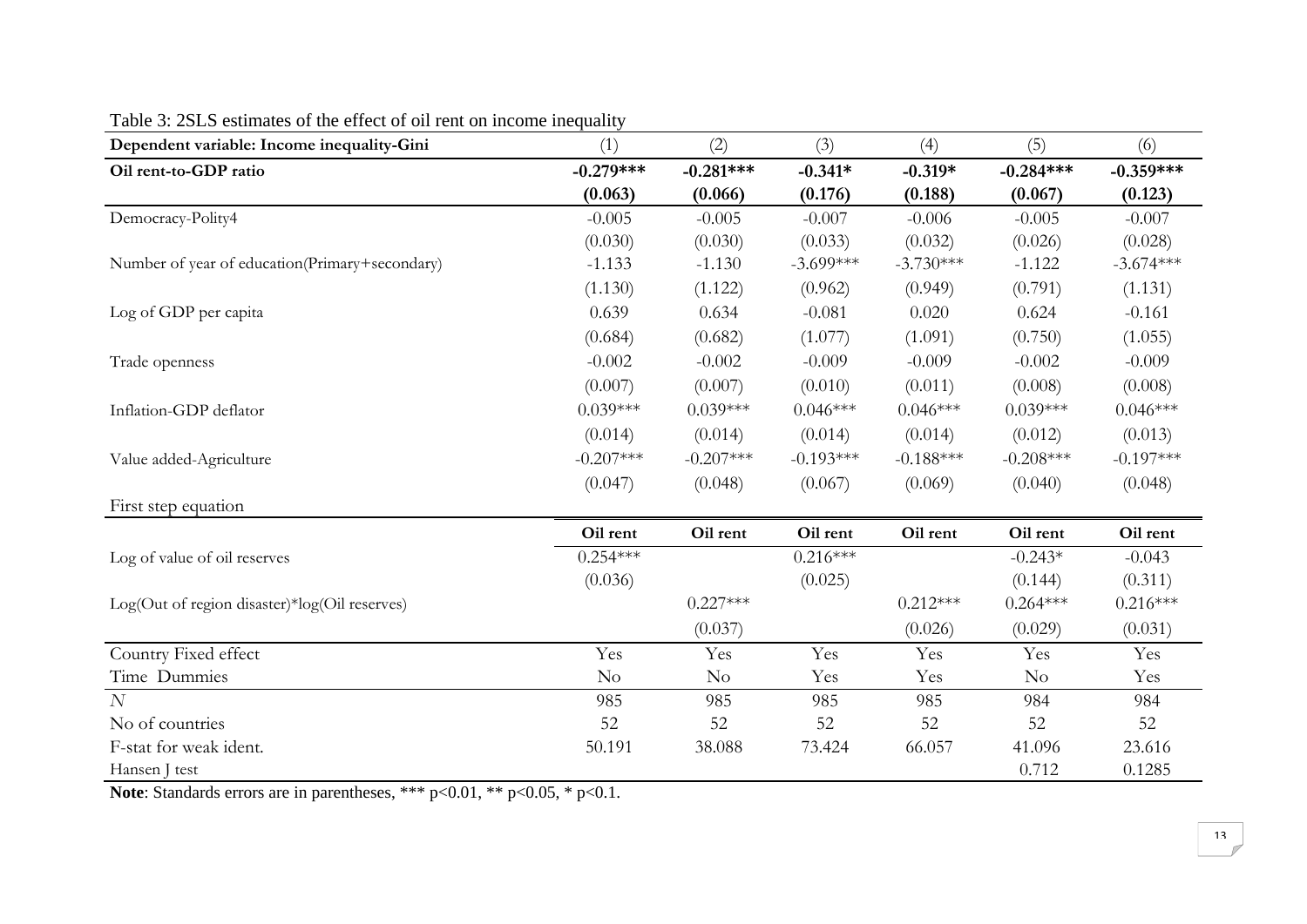Table 4 reports the 2SLS estimates of the equation (2). We use the same instruments as those previously mentioned for oil rent and the squared of these instruments as source of exogenous variation for the square of oil rent. Column (1) presents the estimates using the value of natural disaster damages for oil producing countries as an instrument. Column (2) reports the estimates using the value of oil reserve as instrument and the third column shows the results using the two set of instruments. Irrespective of the specification used and the type of instrument, the assumption of a non-linear effect of oil rent on income inequality is supported by data. In fact, oil rent negatively affects income inequality until a certain threshold above which the relationship become positive.

Figure 2 depicts the predictive marginal effect of oil rent with 95% confidence interval. The threshold above which the nature of the relation changes is computed as follow:Threshold  $=\frac{-\beta}{2\alpha}$ .

Using the estimates reported in the third column of Table 4, the threshold is around 24.34% of the GDP and concerns  $25%$  of the sample<sup>4</sup>. This group includes countries such as Angola, Nigeria, Saudi Arabia or Venezuela. Therefore, the results suggest that there is no resource curse below the threshold of 24.34%. A potential explanation is that as long as oil revenues in percentage of GDP remains low, it does not trigger rent seeking behaviors because the government cannot only count on these resources to address the basic needs of population. Moreover, because resources are not enough to be used for political patronage, there is less inefficiency in the management of public spending.

 $4$  The list of the countries that are above the threshold is presented in Appendix.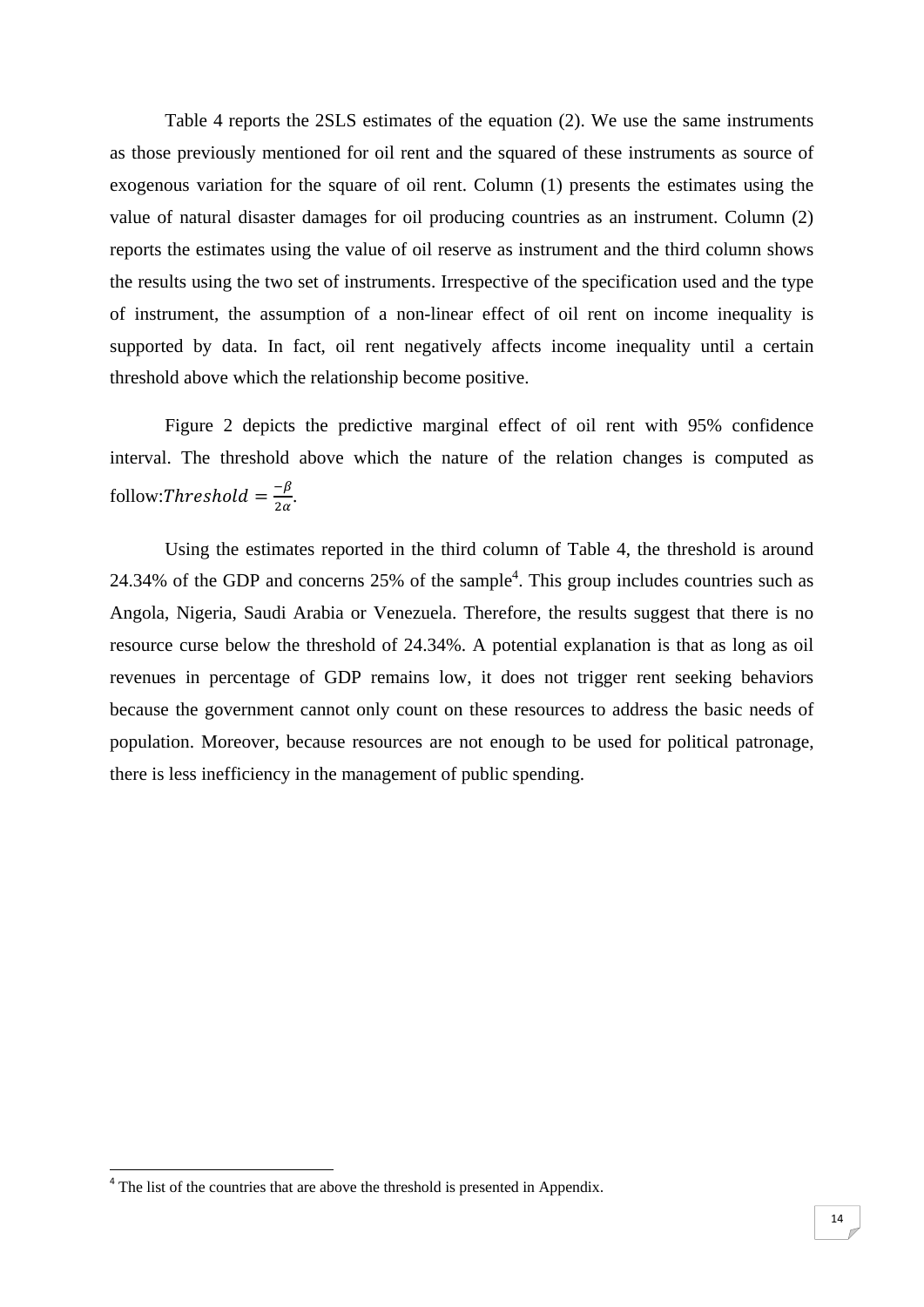| Dependent variable: Income inequality-Gini                   | (1)              | (2)              | (3)                 |
|--------------------------------------------------------------|------------------|------------------|---------------------|
| Oil rent-to-GDP ratio                                        | $-0.91405*$      | $-1.11836**$     | $-0.59848***$       |
|                                                              | (0.47426)        | (0.56196)        | (0.18436)           |
| Oil rent-to-GDP ratio squared                                | $0.01914*$       | $0.02198*$       | $0.01227**$         |
|                                                              | (0.01114)        | (0.01316)        | (0.00488)           |
| Democracy-Polity4                                            | 0.01477          | 0.01536          | 0.00772             |
|                                                              | (0.02084)        | (0.02386)        | (0.02811)           |
| Number of year of education(Primary+secondary)               | $-4.69856***$    | $-4.68027***$    | $-2.05048$          |
|                                                              | (1.05124)        | (1.08597)        | (1.32428)           |
| Log of GDP per capita                                        | 0.22430          | $-0.27258$       | 0.93966             |
|                                                              | (0.66470)        | (0.76391)        | (0.69654)           |
| Trade openness                                               | $-0.00221$       | $-0.00310$       | 0.00312             |
|                                                              | (0.00677)        | (0.00737)        | (0.00705)           |
| Inflation-GDP deflator                                       | $0.04216***$     | $0.04194***$     | $0.03722***$        |
|                                                              | (0.01200)        | (0.01275)        | (0.01272)           |
| Value added-Agriculture                                      | $-0.15124***$    | $-0.17179***$    | $-0.16737***$       |
|                                                              | (0.03744)        | (0.03935)        | (0.04668)           |
| First step equation                                          |                  |                  |                     |
|                                                              | Oil rent         | Oil rent         | Oil rent            |
| Log(Out of region disaster)*log(Oil reserves)                | $-1.58425***$    |                  | $-2.00753***$       |
|                                                              | (0.31767)        |                  | (0.38125)           |
| Log(Out of region disaster)*log(Oil reserves) squared        | $0.03694***$     |                  | $0.03412***$        |
|                                                              | (0.00699)        |                  | (0.00740)           |
| Log of value of oil reserves                                 |                  | $-0.55613***$    | $0.56128***$        |
|                                                              |                  | (0.15821)        | (0.17097)           |
| Log of value of oil reserves squared                         |                  | $0.03423***$     |                     |
|                                                              |                  | (0.00819)        |                     |
|                                                              | Oil rent squared | Oil rent squared | Oil rent squared    |
| Log(Out of region disaster)*log(Oil reserves)                | $-74.21830***$   |                  | $-76.92524***$      |
|                                                              | (17.49957)       |                  | (15.70041)          |
| Log(Out of region disaster)*log(Oil reserves) squared        | 1.67639***       |                  | 1.54392***          |
|                                                              | (0.38829)        |                  | (0.30251)           |
| Log of value of oil reserves                                 |                  | $-30.24162***$   | 8.04132*            |
|                                                              |                  | (7.64088)        | (4.64915)           |
| Log of value of oil reserves squared                         |                  | 1.67085***       |                     |
|                                                              |                  | (0.41298)        |                     |
| Country and time effects                                     | Yes              | Yes              | Yes                 |
| $\overline{N}$                                               | 985              | 985              | 985                 |
| Number of countries                                          | 52               | 52               | 52                  |
| Threshold                                                    | 23.87            | 25.44            | 24.39               |
| % of countries above the threshold<br>F-stat for weak ident. | 25               | 21               | 25                  |
|                                                              |                  |                  |                     |
| Hansen J test                                                | 10.38672         | 7.96586          | 10.76027<br>0.12349 |

# Table 4: The non-linear effect of oil rent on income inequality

**Note**: Standards errors are in parentheses, \*\*\* p<0.01, \*\* p<0.05, \* p<0.1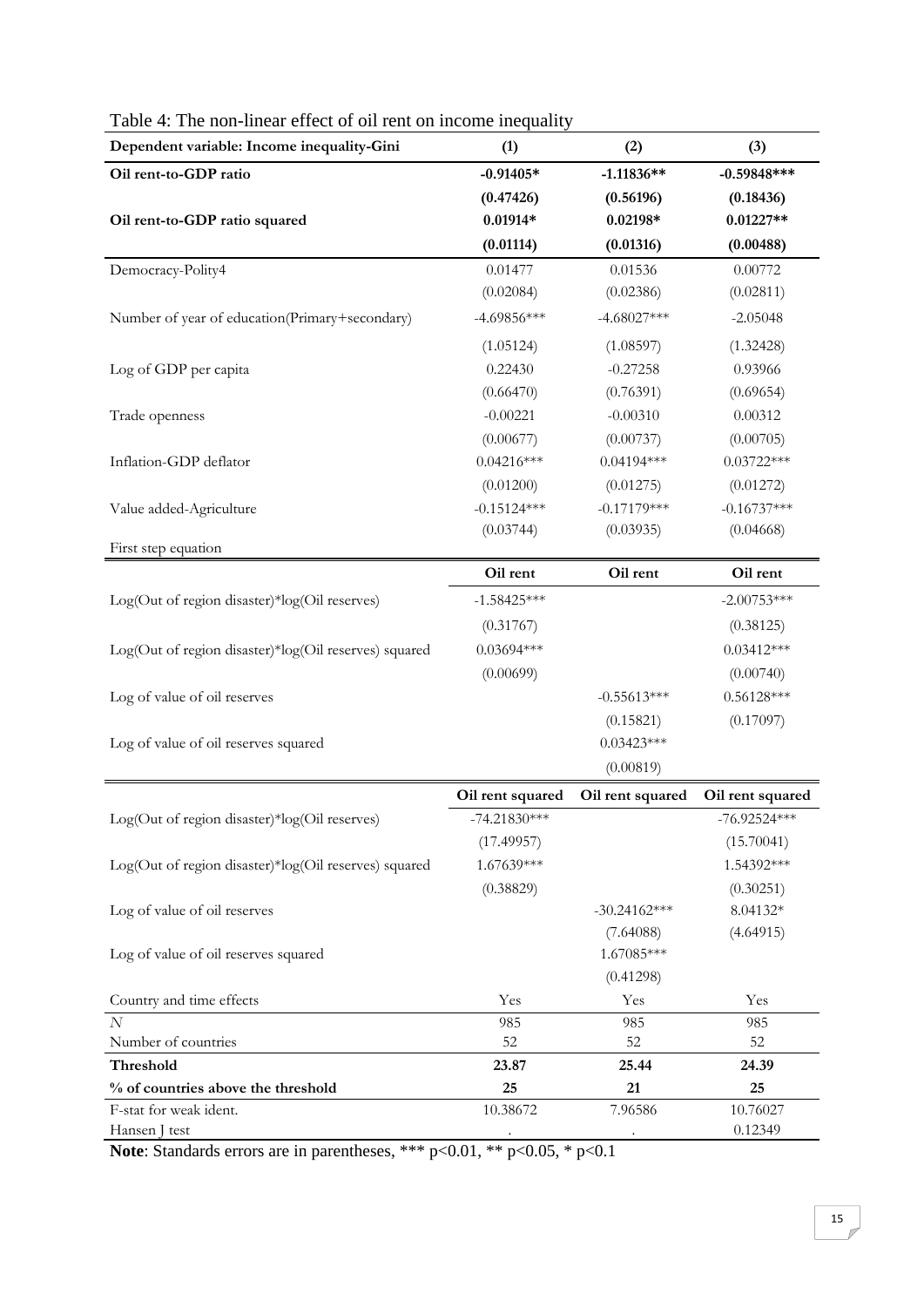#### **3.4. Assessing the conditional effect of oil rent on income inequality**

Several studies have showed that the impact of oil wealth on economic outcomes may critically depends on institutional quality (Ebeke et al, 2015; Vicente, 2010). According to Bulte and Damania (2008), resource abundance translates into poor economic performances especially in countries with weak institutions. To re-examine this finding, equation (1) is rewritten to include an interaction term between oil rent and a measure of quality of institution.

$$
Inequality_{it} = \beta Oil_{it} + \gamma Oil_{it} * Inst_{it} + \tau Inst_{it} + X_{it}\gamma + \delta_i + \varepsilon_{it}
$$
\n(3)

We report the results using three measures of institution quality: the level of corruption, the quality of the regulation and the voice and accountability<sup>5</sup>.

Corruption captures the extent to which public power is used for private gain. This includes both petty and grand forms of corruption, as well as the capture of the state by elites and privates interests (Kaufman et al, 2010). Voice and accountability measures the extent to which citizens are able to participate to the selection of their government. It also captures the freedom of expression as well as the freedom of association. Finally, the quality of the regulation captures the ability of the government to implement sound policies and regulations that enhance private sector development.

The data are obtained from the World Governance Indicator (World Bank, 2011b). The original indicators have been reversed and normalized so that the new variables range between 0 and 1, the lowest value referring to the highest institutional quality. We use the following formula:

*Inst* =  $\frac{(maxinst-Inst)}{(maxinst-mininst)}$ , where *maxinst* is the maximum value of the variable,*mininst*, the minimum value.

In the equation (1), we expect  $\beta < 0$  and  $\gamma > 0$ . Therefore, countries with highest institutional quality should experience a fall in income inequality following and increase in oil rent.

<sup>&</sup>lt;sup>5</sup> Note that we also tested the three other measures provided by the World Governance Indicators (Political Stability and absence of violence, governance effectiveness and rule of law). We report only significant results. Moreover, Lack of Transparency in the management of oil resources, the quality of the regulation and corruption have always been pointed in the literature among the key factors explaining the resource curse (see Sala-i-Martin and Subramanian, 2012).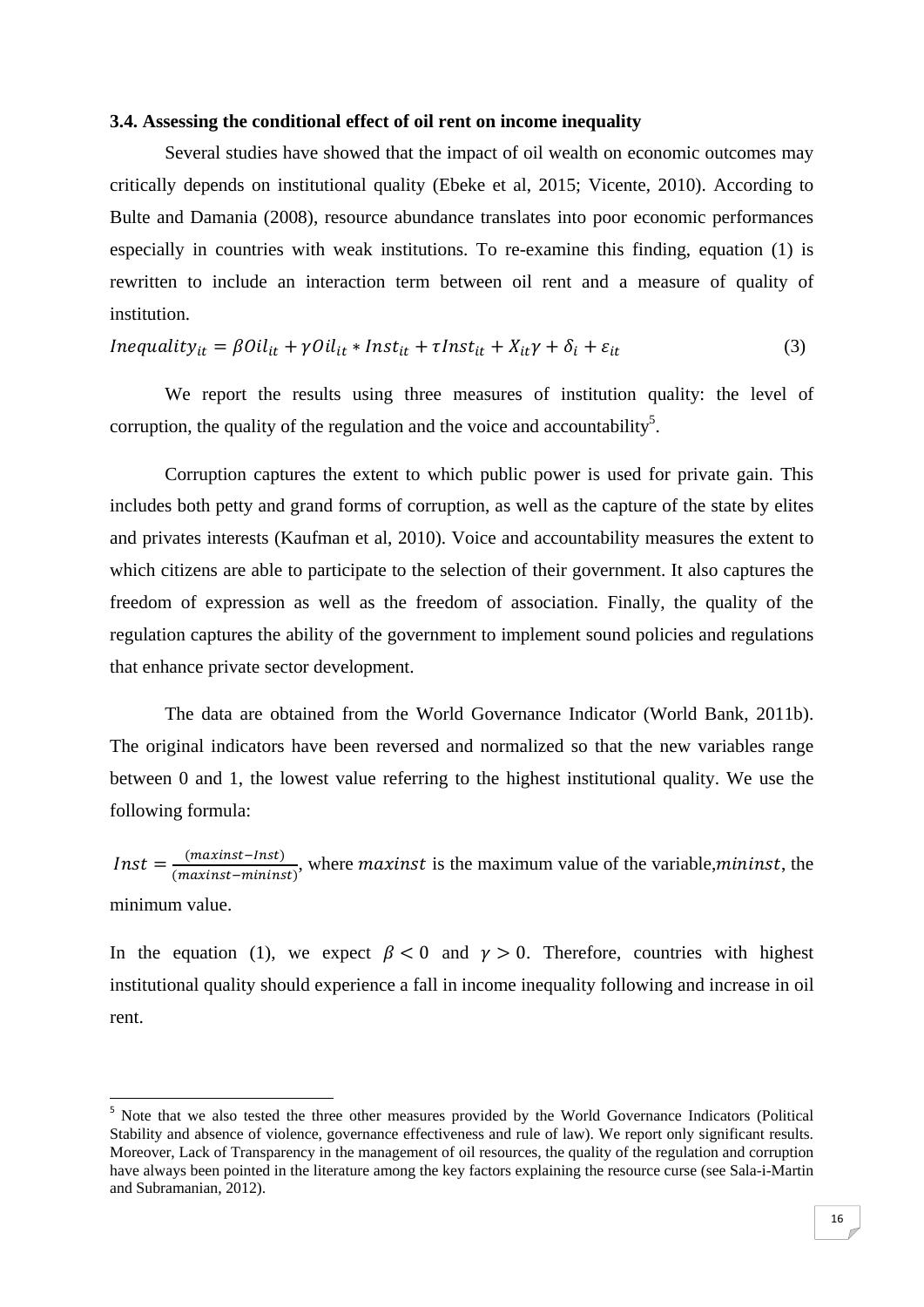| Dependent variable: Income inequality-Gini        | (1)            | (2)                       | (3)                           |
|---------------------------------------------------|----------------|---------------------------|-------------------------------|
| Oil rent-to-GDP ratio                             | $-1.21843***$  | $-1.17729***$             | $-0.95058***$                 |
|                                                   | (0.44604)      | (0.28928)                 | (0.23845)                     |
| Oil*Corruption                                    | 1.12719*       |                           |                               |
| Oil*Regulatory quality                            | (0.66688)      | 1.07905**                 |                               |
|                                                   |                | (0.47622)                 |                               |
| Oil*Voice & Accountability                        |                |                           | $0.76803**$                   |
|                                                   |                |                           | (0.35773)                     |
| Corruption                                        | 1.76358        |                           |                               |
| Regulatory quality                                | (2.07342)      | $-2.95801$                |                               |
|                                                   |                | (2.10933)                 |                               |
| Voice & Accountability                            |                |                           | 0.26756                       |
|                                                   |                |                           | (2.10988)                     |
| Democracy-Polity4                                 | 0.05410        | 0.04131                   | $0.08571*$                    |
|                                                   | (0.05698)      | (0.05678)                 | (0.04435)                     |
| Number of year of<br>education(Primary+secondary) | $-9.16985*$    | $-8.42692*$               | $-8.80338*$                   |
|                                                   | (4.78717)      | (4.58355)                 | (4.63407)                     |
| Log of GDP per capita                             | $-2.70943**$   | $-4.28712***$             | $-4.42841***$                 |
|                                                   | (1.23284)      | (0.71417)                 | (0.54191)                     |
| Trade openness                                    | 0.01422        | 0.01556                   | 0.01220                       |
|                                                   | (0.01412)      | (0.01413)                 | (0.01386)                     |
| Inflation-GDP deflator                            | 2.63283**      | 2.71381***                | 2.71072**                     |
|                                                   | (1.31850)      | (0.94258)                 | (1.08581)                     |
| Value added-Agriculture                           | $-0.14603**$   | $-0.12372*$               | $-0.14473**$                  |
|                                                   | (0.06509)      | (0.06726)                 | (0.06143)                     |
| Ratio of girls to boys-education                  | $-0.03072$     | 0.00667                   | $-0.01906$                    |
|                                                   | (0.04681)      | (0.05647)                 | (0.04926)                     |
| First step equation                               |                |                           |                               |
|                                                   | Oil rent       | Oil rent                  | Oil rent                      |
| Log of value of oil reserves                      | $0.11662***$   | $0.11238***$              | $0.14021***$                  |
|                                                   | (0.01838)      | (0.01830)                 | (0.01772)                     |
| Log of value of oil reserves*corruption           | 1.78e-09***    |                           |                               |
| Log of value of oil reserves*regulatory quality   | $(5.21e-10)$   | 1.45e-09**                |                               |
|                                                   |                | $(5.10e-10)$              |                               |
| Log of value of oil reserves*Voice &              |                |                           |                               |
| accountability                                    |                |                           | $1.71e-09***$                 |
|                                                   |                |                           | $(4.48e-10)$                  |
|                                                   | Oil*Corruption | Oil*Regulatory<br>quality | Oil*Voice &<br>Accountability |
| Log of value of oil reserves                      | $0.0653598***$ | $0.0493404***$            | $0.0665718$ ***               |
|                                                   | (0.0127252)    | (0.011937)                | (0.0089454)                   |
| Log of value of oil reserves*corruption           | 1.53e-09***    |                           |                               |
|                                                   | $(3.71e-10)$   |                           |                               |
| Log of value of oil reserves*regulatory quality   |                | 1.35e-09**                |                               |
|                                                   |                | $(3.17e-10)$              |                               |

# Table 5: Conditional effect of oil rent on income inequality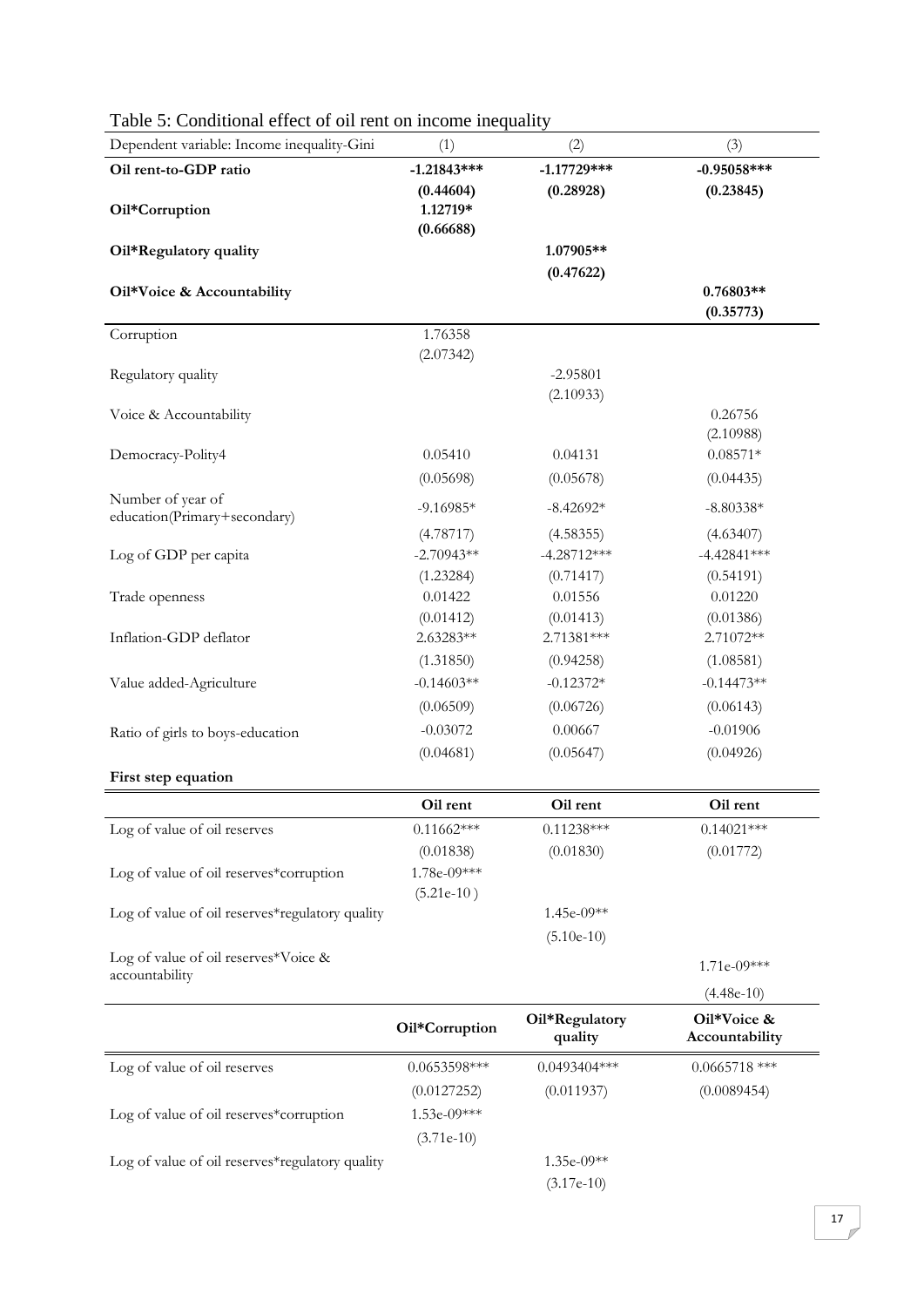| Log of value of oil reserves*Voice $\&$<br>accountability |          |          | $1.72e-09***$ |
|-----------------------------------------------------------|----------|----------|---------------|
|                                                           |          |          | $(2.97e-10)$  |
| N                                                         | 324      | 324      | 324           |
| Number of countries                                       | 48       | 48       | 48            |
| Joint significance of oil rent coefficient-Chi2<br>test   | 47.59    | 49.36    | 44.31         |
| F-stat for weak ident.                                    | 24.92397 | 32.76502 | 31.87063      |

**Note**: Standards errors are in parentheses, \*\*\* p<0.01, \*\* p<0.05, \* p<0.1. Country and time fixed are included in all regressions.

Table 5 reports the results. The number of countries used in the regression drops from 52 to 48 and the number of observations from 985 to 324. The main reason is that data on governance are available only from 1996.

We use three specifications, each one referring to a specific measure of institutional quality. Column (1) presents the estimates of the effect of oil rent conditional to the level of corruption. As expected, the coefficient of the interaction term is positive and shows that the higher the level of corruption, the lower the negative effect of oil rent on income inequality. In addition, the coefficient of the multiplicative variable (oil\*corruption) is below the one of the additive variable (oil rent). This suggests that oil rent reduces income inequality even in the most corrupted countries.

However, this effect is moderate, representing only 7.74% of the magnitude of the drop in inequality observed in the less corrupted countries<sup>6</sup>. The same qualitative results are obtained when we consider the two other measures of governance. In both cases, the level of the drop in income inequality is lower for countries with weak institutions.

#### **3.5. Time horizon effect of oil rent on income inequality**

 In their paper, Goderis and Malone (2011), show that income inequality falls in the short run following a resource boom, and then increases over the time until the disappearance of the initial effect<sup>7</sup>. In this section, we reexamine this finding by resorting to two methodological approaches. First, we apply the Jordà,s (2005) local projection technique to estimate the time horizon effect of oil rent and calculate impulse responses. The jordà method

<sup>&</sup>lt;sup>6</sup> Based on the fact that the most corrupted country theoretically has a value of corruption equal to one, the net effect of oil rent is computed as  $\gamma = -0.091232$ ; for the less corrupted country, this effect is simply  $\beta$ . Therefore, the fall in income inequality in the most corrupted country in percentage of the same fall in the less corrupted countries is:  $100 * (\beta + \gamma)/\beta$ 

 $<sup>7</sup>$  However, we have to clearly mention that in their theoretical model (proposition 6), they show that under</sup> conditions of balanced growth, a permanent increase in resource income has no long-run effect on inequality.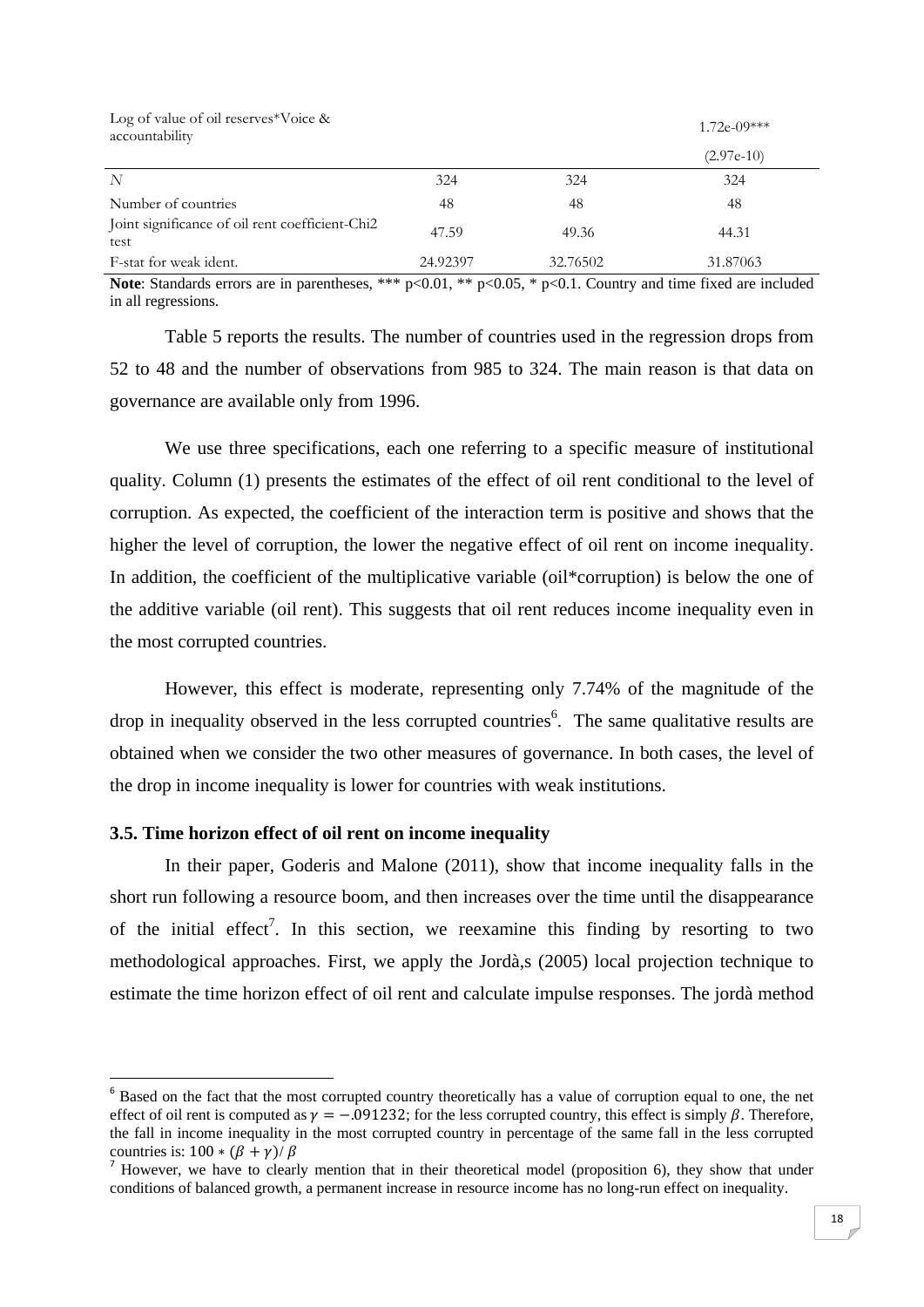consists estimating a set of regression for each horizon time. The specification is the following:

$$
Inequality_{it+h} = \beta_h Oil_{it} + X_{it}\gamma + \delta_i + \tau_t + \varepsilon_{it}
$$
\n<sup>(4)</sup>

In this equation, the coefficient  $\beta_h$  gives the response of the income inequality at time  $t + h$  to the change in oil rent at time  $t$ . Therefore, the impulse response is constructed as the sequence of  $\beta_h$  coefficients over the time horizonh. In order to obtain the response of income inequality to a one percent change in oil rent, we convert the variables to the same unit by dividing each one by the Gini index. The variables are rewritten as follow:

Inequality<sub>i,t+h</sub>-Inequality<sub>i,t-1</sub>  
Inequality<sub>i,t-1</sub>;  
1 1 0
$$
il_{i,t+1}
$$
-0 $il_{i,t-1}$   
1 1 1 0 $il_{i,t-1}$  (5)

The Jordà technique has several advantages. First, we can use the same specification as the one used for the baseline model. This ensures that the results are not driven by the change in the specification or the change in the estimation method. Second, it does not constrain the shape of the impulse response and consequently less sensitive to misspecification. Third, the technique is flexible and do not require (as in a standard VAR) the left-hand-side variables and the right-hand-side variables to have the same form<sup>8</sup>.

 Figure 3 presents the response of income inequality to a one percent change in the oil rent. The bands are 95 percent confidence interval.

The figure shows that following an increase of oil rent, the income inequality falls steadily until the twelfth year, then begins to rise. We estimate the cumulative change of income inequality for 8 years, 12 years and 15 years respectively around -1.49; -3.35 and - 6.16%.

 Further, we test the robustness of this finding by estimating an error correction model, as done by Goderis and Malone (2011). According to their theoretical model, under the condition of balanced growth, there is no long run effect of natural resource boom on income inequality. However, the long term effect of oil resource on income inequality occurs mainly through the increase in the proportion resource income in total income. Therefore, if the share

<sup>&</sup>lt;sup>8</sup> Ramey et al, 2013 and Ramey(2012) provide a thorough discussion of the advantages and disadvantage of the Local Projection technique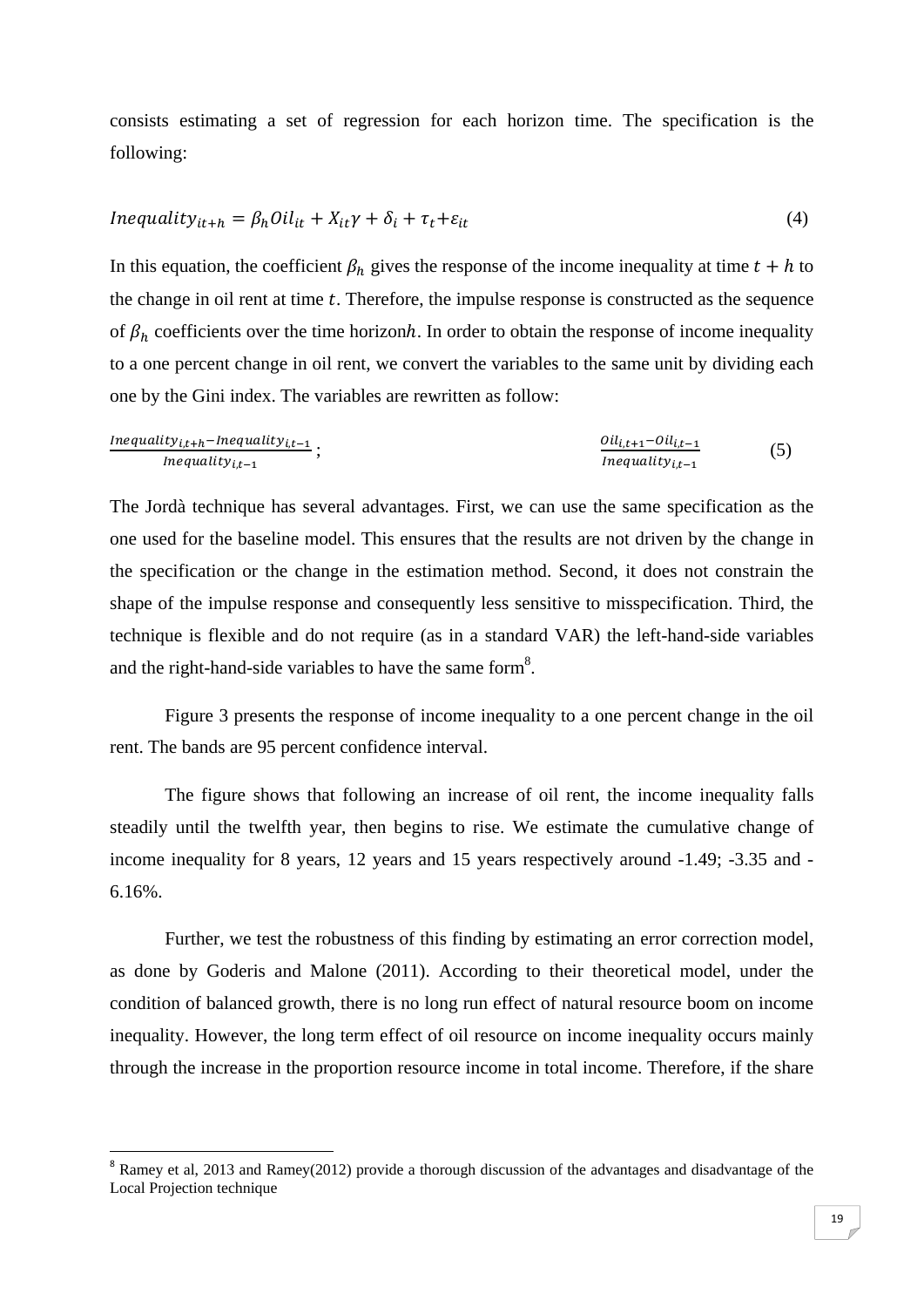of the resource income in the total income increases over time, income inequality is more likely to raise in the long run.

To increase the country coverage, we take average of data over five non-overlapping years. Therefore, the number of countries increases from 52 to 88. Following Pesaran et al (1999), we assume the following error correction model:

$$
\Delta Inequality_{it} = \varphi(Inequality_{i,t-1} - \beta'_0 x_{it}) + \delta \Delta Inequality_{i,t-1} + \gamma'_1 \Delta x_{i,t} + \mu_i + \varepsilon_{it} \tag{6}
$$

The first part of equation (6) in level captures the long relationship while the second part in difference is the short run adjustment to the long run equilibrium. The parameter  $\varphi$  is the error-correcting term and measures the speed of adjustment. This parameter should be negative and significant to validate the existence of a long run relationship.  $x_{it}$  is the vector of explanatory variables including oil rent in percentage of GDP and the other explanatory variables described in equation (1).

We estimate this model using the dynamic fixed effect (DFE) estimator. This estimation approach uses pooled data and allows the intercept to differ across groups. The choice of this estimator is mainly explained by the need to remain consistent with the previous specification that control for both time and country fixed effect<sup>9</sup>. The results are reported in Table 6. The error correction term is negative and significant, thus supporting the choice of the error correction model. We test several specifications to assess the robustness of the findings. Irrespective to the specification adopted, the long run coefficient is positive and significant. Likewise, the short run coefficient is always negative and significant. We therefore conclude that an increase in oil rent leads to a fall in income inequality in the short run while it is associated with a rise of income inequality in the long run. This finding is consistent with the visual observation of the impulse response constructed using the Local projection technique. However, the results contrast with the findings of Goderis and Malone (2011) as the short and long run effects are significant in our model.

Another possible explanation is that Goderis and Malone (2011) use commodity prices as a measure of oil wealth whereas we use oil rent. This latter measure is more likely to reflect the effect of oil abundance on individual behaviors rather than a mere distortion of the price structure (Rosser, 2006; Ebeke et al, 2015).

<sup>&</sup>lt;sup>9</sup> The Pooling Mean Group estimator which might be more consistent in this case does not converge. The gaps in the data may explain this lack of convergence.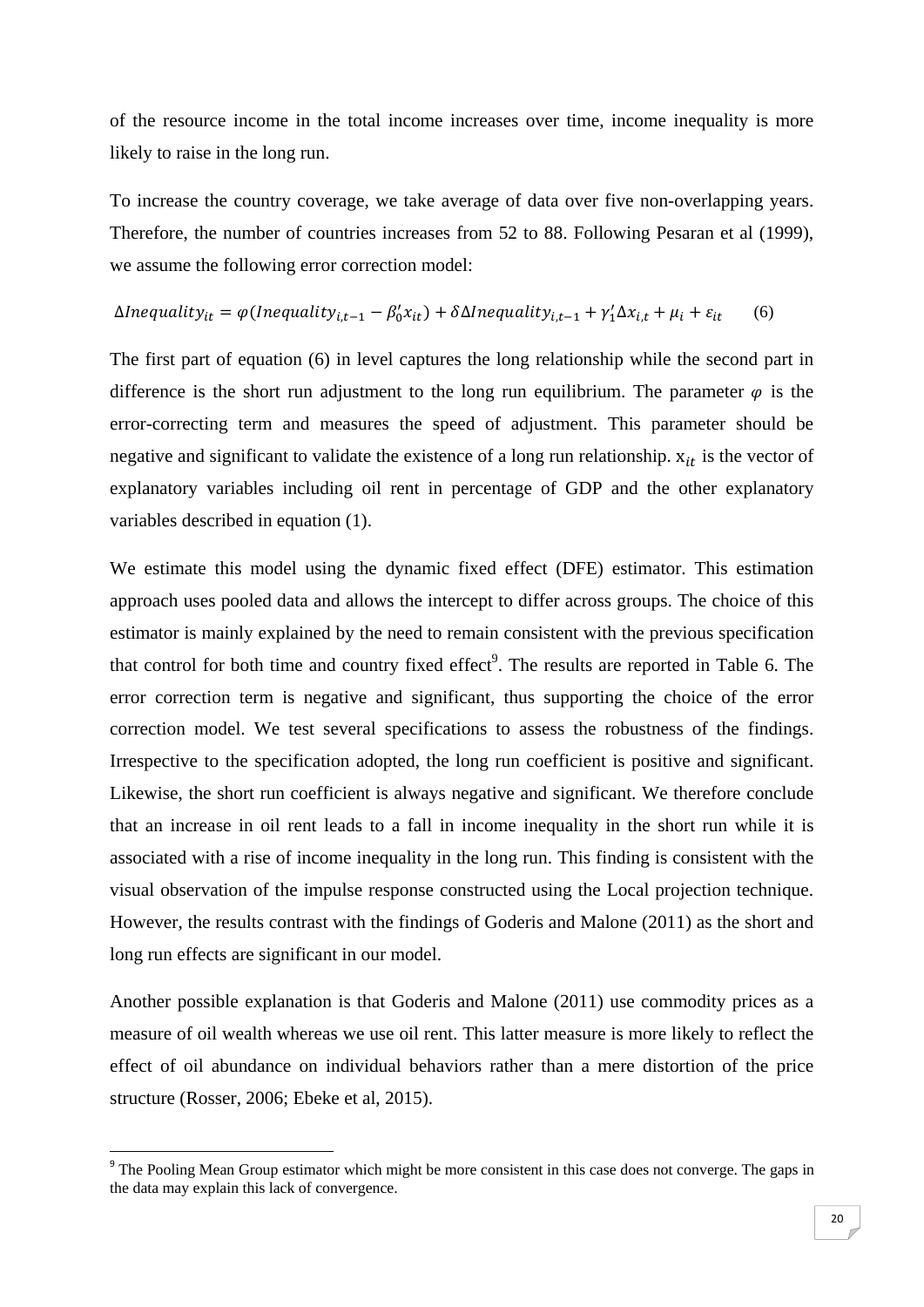|                                                   | (1)         | (2)         | (3)         | (4)         |
|---------------------------------------------------|-------------|-------------|-------------|-------------|
| Long Run                                          |             |             |             |             |
| Income Inequality-Gini                            |             |             |             |             |
| Error correction term                             | $-0.581***$ | $-0.568***$ | $-0.568***$ | $-0.552***$ |
|                                                   | (0.0310)    | (0.0305)    | (0.0305)    | (0.0309)    |
| Oil rent-to-GDP ratio                             | $0.536***$  | $0.545***$  | $0.545***$  | $0.522***$  |
|                                                   | (0.151)     | (0.149)     | (0.149)     | (0.154)     |
| Democracy-Polity4                                 | $-0.385**$  | $-0.319**$  | $-0.319**$  | $-0.384**$  |
|                                                   | (0.151)     | (0.152)     | (0.152)     | (0.162)     |
| Number of year of education(Primary+secondary)    | $-17.67***$ | $-13.24***$ | $-13.24***$ | $-12.77***$ |
|                                                   | (4.700)     | (3.858)     | (3.858)     | (4.009)     |
| Log of GDP per capita                             | 0.746       | 2.504       | 2.504       | 0.554       |
|                                                   | (3.044)     | (2.748)     | (2.748)     | (3.125)     |
| Trade openness                                    | 0.0174      | 0.0254      | 0.0254      | 0.0291      |
|                                                   | (0.0228)    | (0.0226)    | (0.0226)    | (0.0255)    |
| Inflation-GDP deflator                            | $-0.0395$   | $-0.0918$   | $-0.0918$   | $-0.162$    |
|                                                   | (0.161)     | (0.165)     | (0.165)     | (0.193)     |
| Value added-Agriculture                           | $-0.0779$   | $-0.0674$   | $-0.0674$   | $-0.228$    |
|                                                   | (0.113)     | (0.116)     | (0.116)     | (0.142)     |
| <b>Short Run</b>                                  |             |             |             |             |
| D(Income inequality-Gini)                         |             |             |             |             |
| D(Income inequality-Gini),t-1                     | $-0.0141$   | $-0.0155$   | $-0.0155$   | $-0.0171$   |
|                                                   | (0.0115)    | (0.0116)    | (0.0116)    | (0.0116)    |
| D(Oil Rent-to-GDP ratio)                          | $-0.284**$  | $-0.302**$  | $-0.302**$  | $-0.307**$  |
|                                                   | (0.131)     | (0.130)     | (0.130)     | (0.129)     |
| D(Democracy-Polity4)                              |             |             |             | $0.118*$    |
|                                                   |             |             |             | (0.0670)    |
| D(Number of year of education(Primary+secondary)) |             |             |             | 1.674       |
|                                                   |             |             |             | (2.088)     |
| D(Log of GDP per capita)                          |             |             |             | 0.00748     |
|                                                   |             |             |             | (0.0155)    |
| D(Trade openness)                                 |             |             |             | 0.0553      |
|                                                   |             |             |             | (0.0673)    |
| D(Inflation-GDP deflator)                         |             |             |             | $0.128*$    |
|                                                   |             |             |             | (0.0696)    |
| D(Value added-Agriculture)                        | $-0.224**$  | $-0.181**$  |             |             |
|                                                   | (0.0878)    | (0.0863)    |             |             |
| Number of year of education(Primary+secondary)    |             | $-7.513***$ |             |             |
|                                                   |             | (2.136)     |             |             |
| Log of GDP per capita                             |             | 1.422       | 1.422       |             |
|                                                   |             | (1.560)     | (1.560)     |             |
| Trade openness                                    |             |             | 0.0144      |             |
|                                                   |             |             | (0.0128)    |             |
| Inflation-GDP deflator                            |             |             | $-0.0521$   |             |
|                                                   |             |             | (0.0935)    |             |

|  |  |  |  |  | Table 6: Dynamic fixed effect estimates of the effect of oil rent on income inequality |  |
|--|--|--|--|--|----------------------------------------------------------------------------------------|--|
|--|--|--|--|--|----------------------------------------------------------------------------------------|--|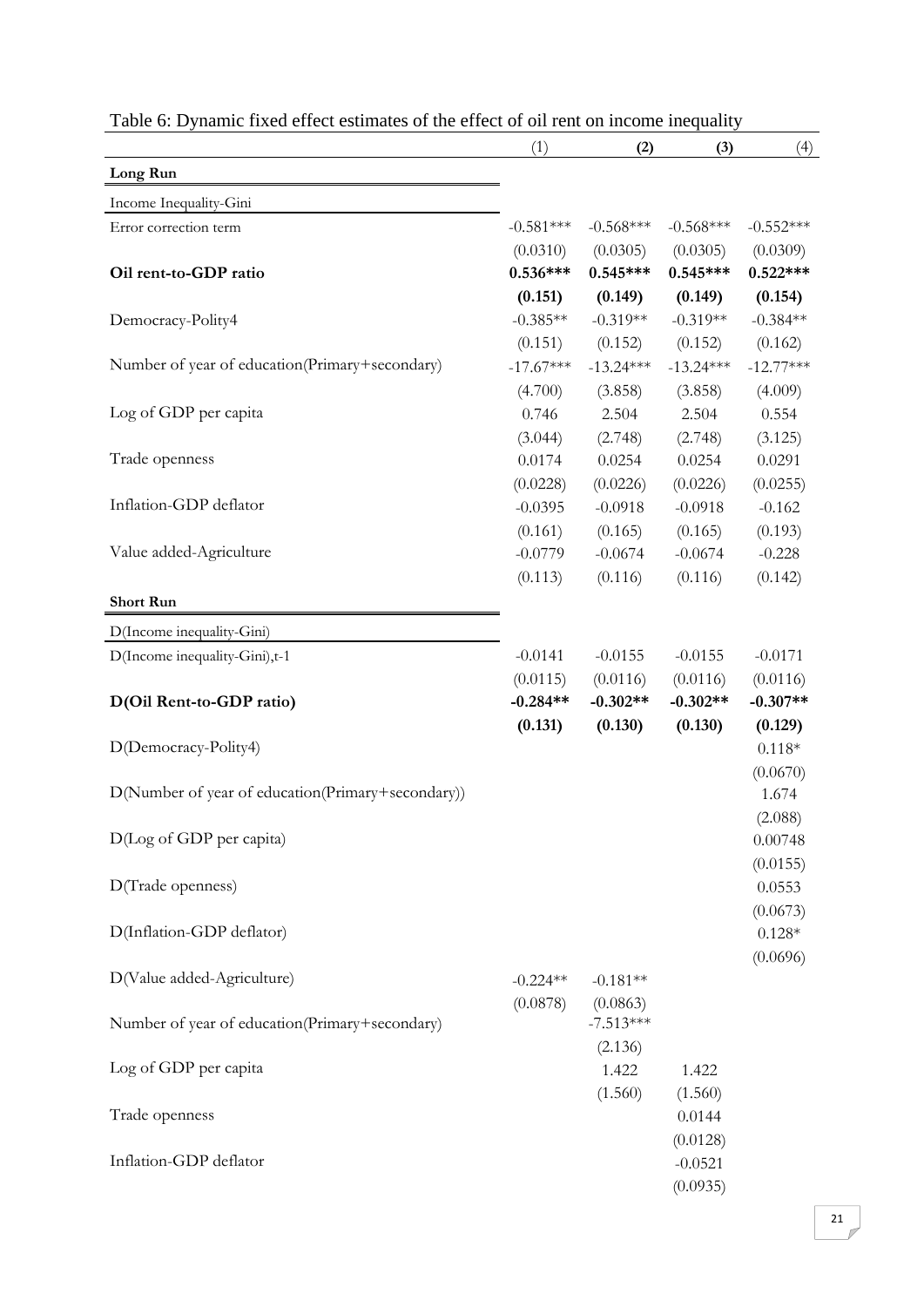| Value added-Agriculture |           |     | $-0.0383$ |     |
|-------------------------|-----------|-----|-----------|-----|
|                         |           |     | (0.0655)  |     |
| Constant                | $39.50**$ |     |           |     |
|                         | (16.46)   |     |           |     |
| Country fixed effect    | Yes       | Yes | Yes       | Yes |
| Time dummies            | Yes       |     |           |     |
| Observations            | 388       | 353 | 365       | 364 |
| Number of countries     | 89        | 88  | 88        | 88  |

**Note**: Standards errors are in parentheses, \*\*\* p<0.01, \*\* p<0.05, \* p<0.1.

Moreover, the period of the analysis differs as well as the sample. Our results clearly suggest that the decline of income inequality is temporary. Therefore, the prediction of the Goderis and Malone's (2011) theoretical model according to which there is no long run effect of oil boom on inequality may still hold.

Overall, the empirical analysis of the relationship between oil rent and income inequality provides several key findings that should be highlighted. The effect of oil rent on income inequality is non-linear. The lower regime is characterized by a negative impact of oil rent while the upper regime shows a positive relationship. Next, the decline in income inequality driven by the raise of oil revenues is low in countries with weak institutions. Finally, the relationship between oil rent and inequality depends on time. t. In the short run, the effect of oil rent is negative while the opposite is observed in the long run.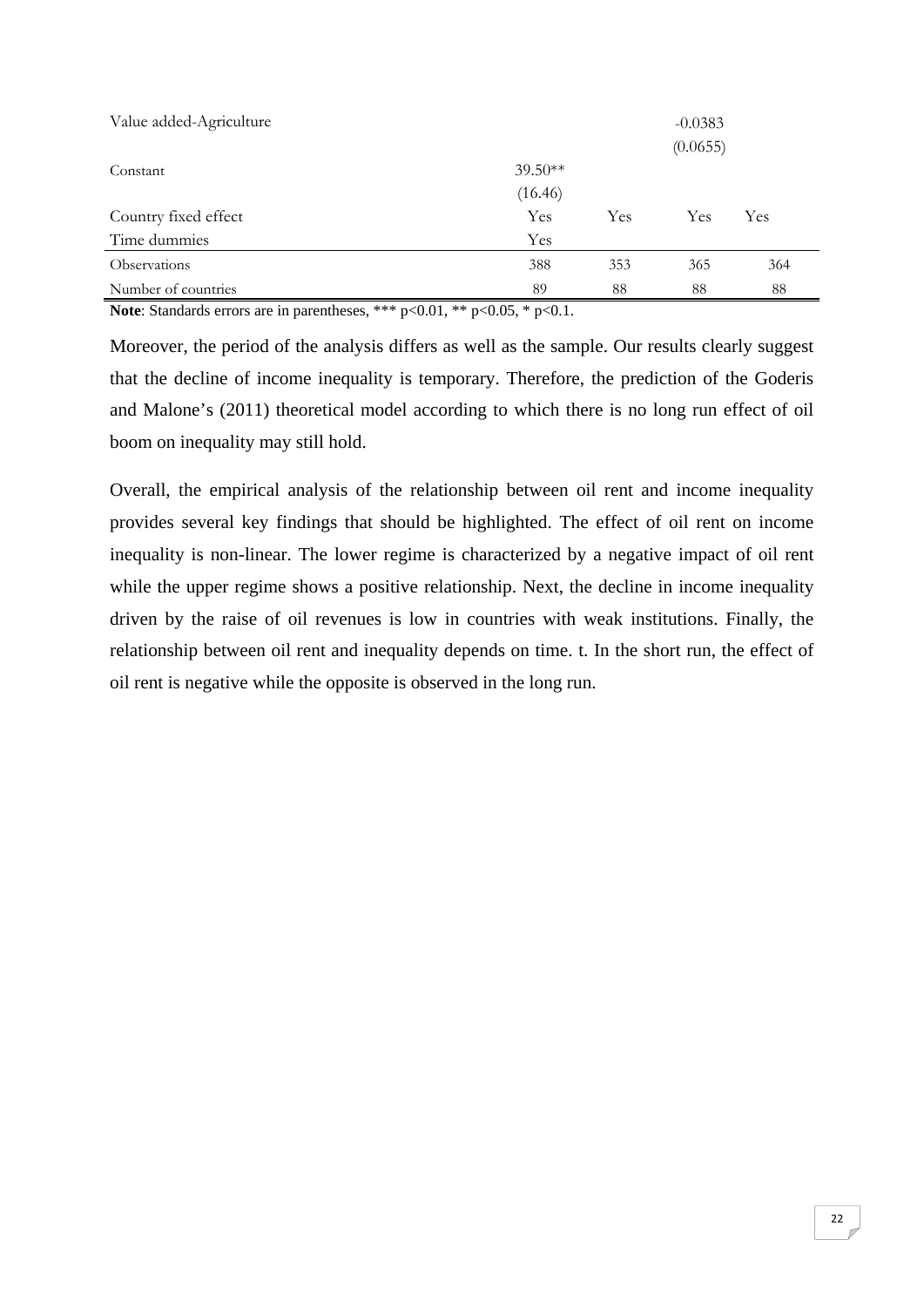## **4. Conclusion**

 Arguments abound for the relatively poor performance of resource-rich countries for the past four decades. This paper has empirically analyzed the path of income inequality induced by oil abundance in 52 countries during the period 1984-2008. We use the unexpected change in the value of oil reserve to document a causal effect of oil rent on income inequality.

The analysis unveils several key results. First, the effect on oil rent on income inequality is non-linear. Oil richness induces a decline in income inequality for countries in which the share of oil rent in percentage of GDP is below the threshold of 25%. Above this threshold, we document a positive relationship. Second, the effect of oil rent is heterogeneous across countries, depending upon the institutional quality. Specifically, we find that the decline in income inequality is low in countries with high corruption, low accountability and weak regulatory quality. Finally, we uncover a time-dependent relationship between oil rent and income inequality. In particular, income inequality steadily decreases during the twelve years which follow the rise of oil rent, then increase after.

On the policy perspective, our findings suggest that the natural resource curse can be turned into blessing if oil wealth is well managed. In this line, countries which are endowed with natural resources should put in place an oil management framework prior to the beginning of oil production. This framework should include institutional arrangements and laws that ensure a more equal distribution of income. Moreover, our findings suggest a threshold effect of oil rent, pointing to a necessary diversification of resource-rich countries' economies. Accordingly, oil rich countries must invest a huge part of the oil rent in the development of other sectors such agriculture, high technology industry and services. This will reduce oil dependency and put the countries in a sustainable growth path.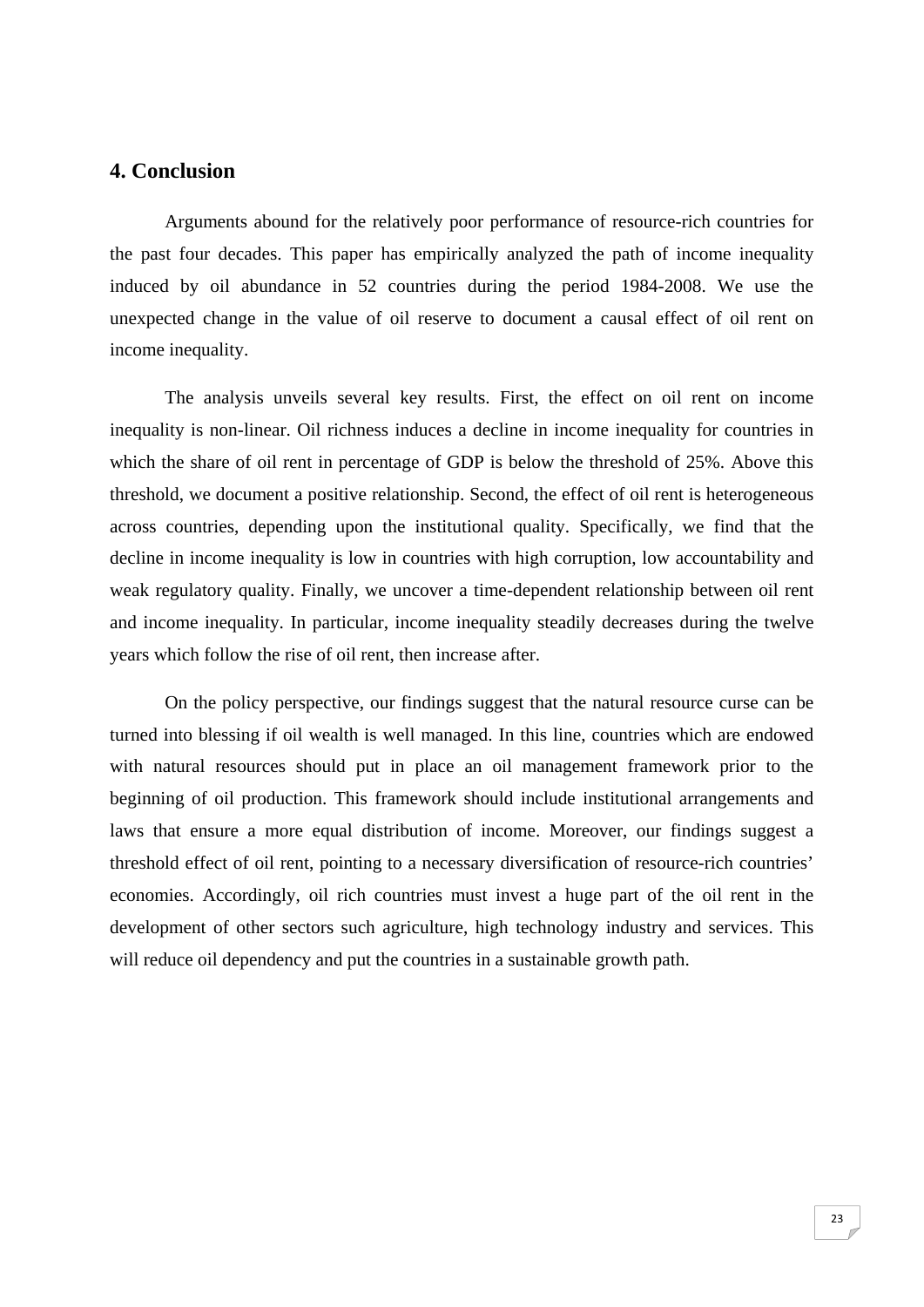| <b>APPENDIX A: List of countries</b> |
|--------------------------------------|
|--------------------------------------|

|  |  | <b>Table A. List of countries</b> |
|--|--|-----------------------------------|
|--|--|-----------------------------------|

| Country            |                      |           |  |  |
|--------------------|----------------------|-----------|--|--|
| Albania            | India                | Venezuela |  |  |
| Algeria            | Indonesia            | Vietnam   |  |  |
| Argentina          | Iran                 |           |  |  |
| Australia          | Italy                |           |  |  |
| Austria            | Japan                |           |  |  |
| Bangladesh         | Jordan               |           |  |  |
| Bolivia            | Malaysia             |           |  |  |
| Brazil             | Mexico               |           |  |  |
| Bulgaria           | Morocco              |           |  |  |
| Cameroon           | Netherlands          |           |  |  |
| Canada             | New Zealand          |           |  |  |
| Chile              | Norway               |           |  |  |
| China              | Pakistan             |           |  |  |
| Colombia           | Papua New Guinea     |           |  |  |
| Congo, Republic of | Peru                 |           |  |  |
| Cote d'Ivoire      | Philippines          |           |  |  |
| Denmark            | Poland               |           |  |  |
| Ecuador            | South Africa         |           |  |  |
| Egypt              | Spain                |           |  |  |
| Gabon              | Thailand             |           |  |  |
| Germany            | Trinidad &Tobago     |           |  |  |
| Ghana              | Tunisia              |           |  |  |
| Greece             | Turkey               |           |  |  |
| Guatemala          | United Kingdom       |           |  |  |
| Hungary            | <b>United States</b> |           |  |  |

# **Table B. Unit root tests**

| <b>Variables</b>                 | ADF                 |         | <b>PP</b>           |         |
|----------------------------------|---------------------|---------|---------------------|---------|
|                                  | Statistic           | p-value | Statistic           | p-value |
| Income inequality                | $\mathbf{Z}:0.90$   | 0.81    | Z:1.62              | 0.94    |
|                                  | Pm:4.17             | 0.00    | Pm:9.89             | 0.00    |
| D. (Income inequality)           | $Z: -2.59$          | 0.00    | $Z: -15.64$         | 0.00    |
|                                  | <b>Pm</b> : $3.99$  | 0.00    | <b>Pm</b> : $33.54$ | 0.00    |
| $\overline{O}_{i}$ rent in % GDP | Z: 4.33             | 1.00    | $Z: -8.02$          | 0.00    |
|                                  | $Pm: -5.39$         | 1.00    | Pm:9.55             | 0.00    |
| $D(Oil$ rent in % GDP)           | $Z: -16.64$         | 0.00    | $Z: -32.06$         | 0.00    |
|                                  | <b>Pm</b> : $24.07$ | 0.00    | <b>Pm</b> : $60.49$ | 0.00    |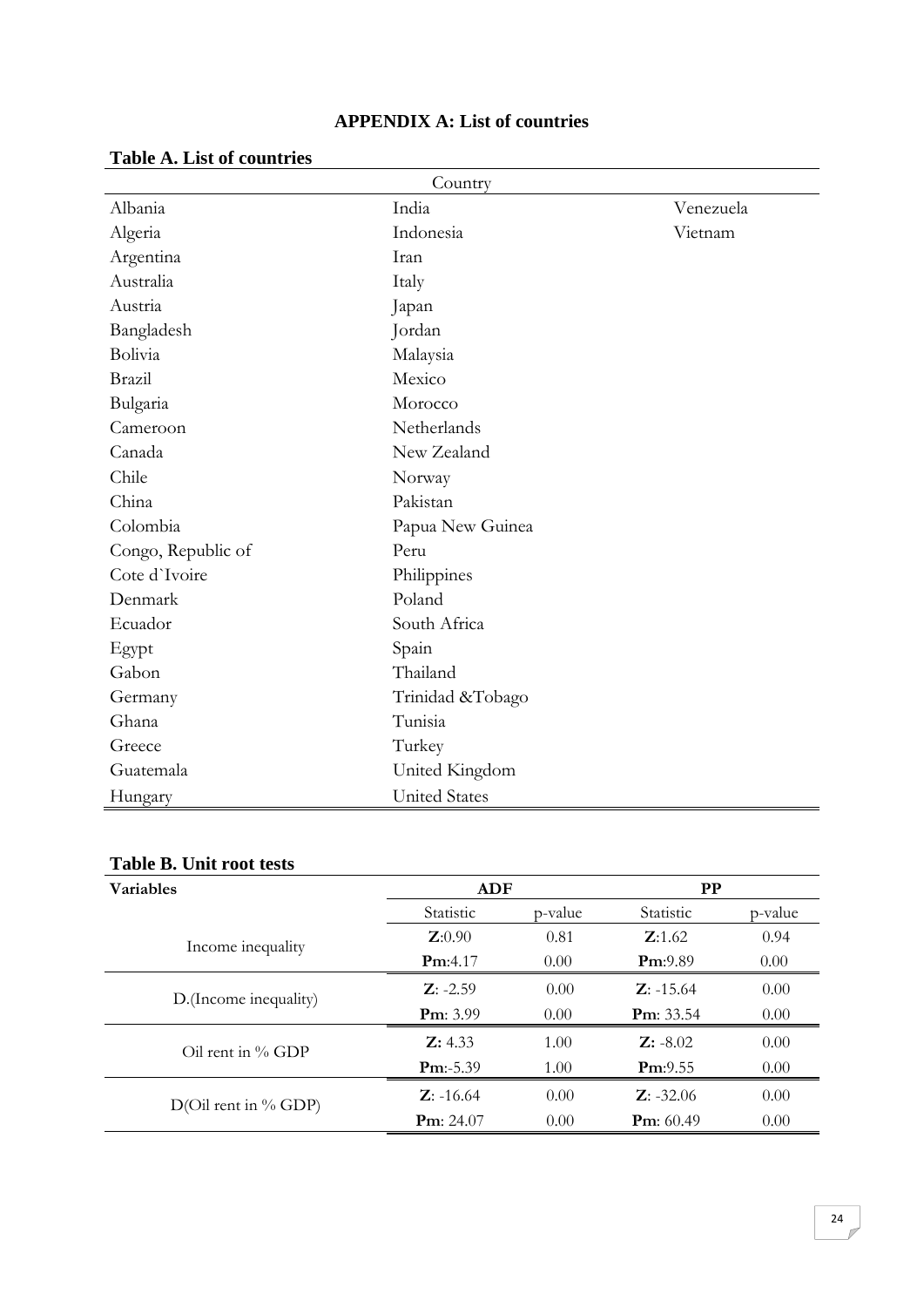| Countries above the threshold |
|-------------------------------|
| Angola                        |
| Azerbaijan                    |
| Brunei                        |
| Congo, Republic of            |
| Gabon                         |
| Kuwait                        |
| Libya                         |
| Nigeria                       |
| Oman                          |
| Qatar                         |
| Saudi Arabia                  |
| Venezuela                     |
| Yemen                         |

**Table C. List of countries above the threshold** 

# **APPENDIX B: Figures**

#### **FIGURES**



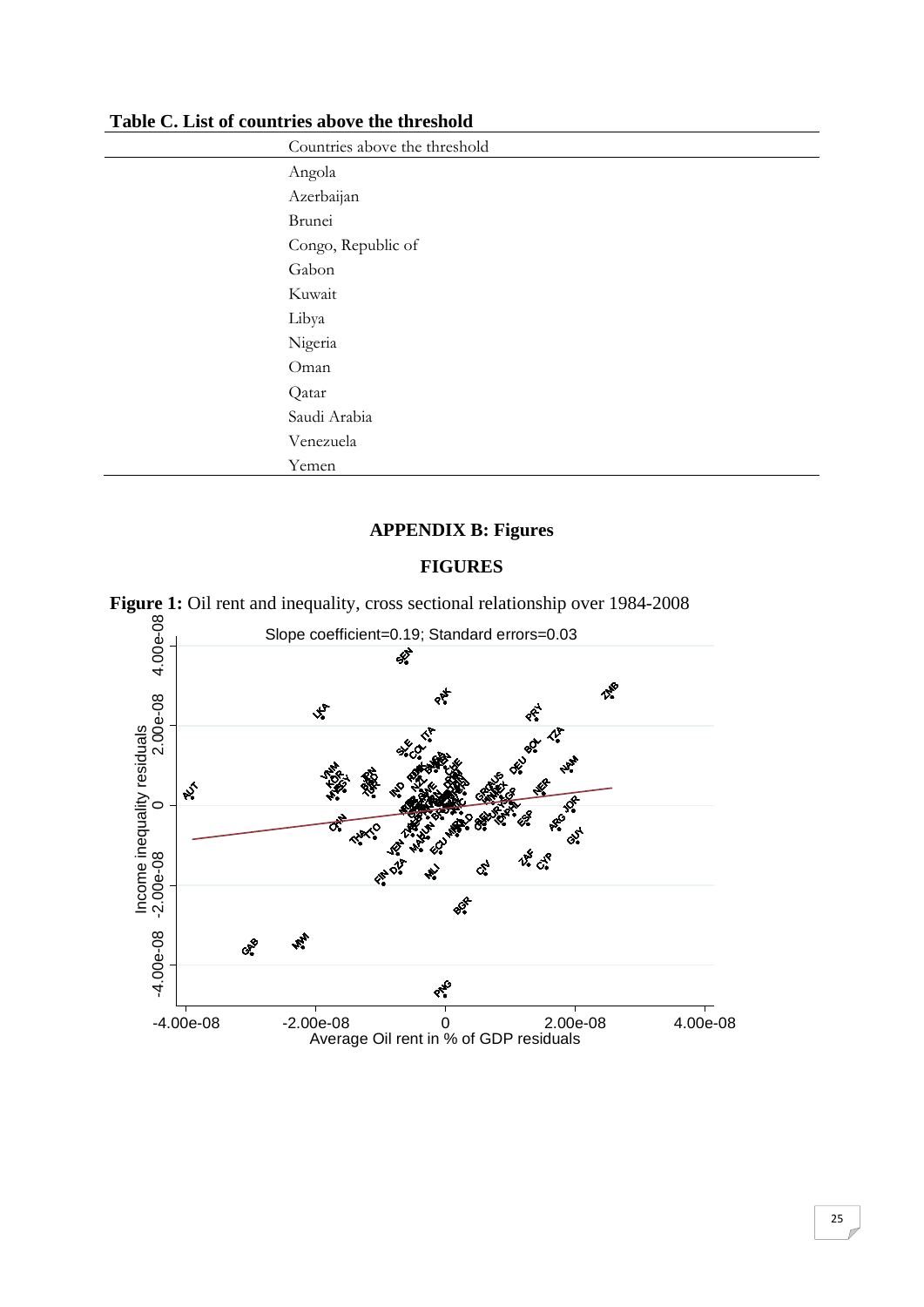



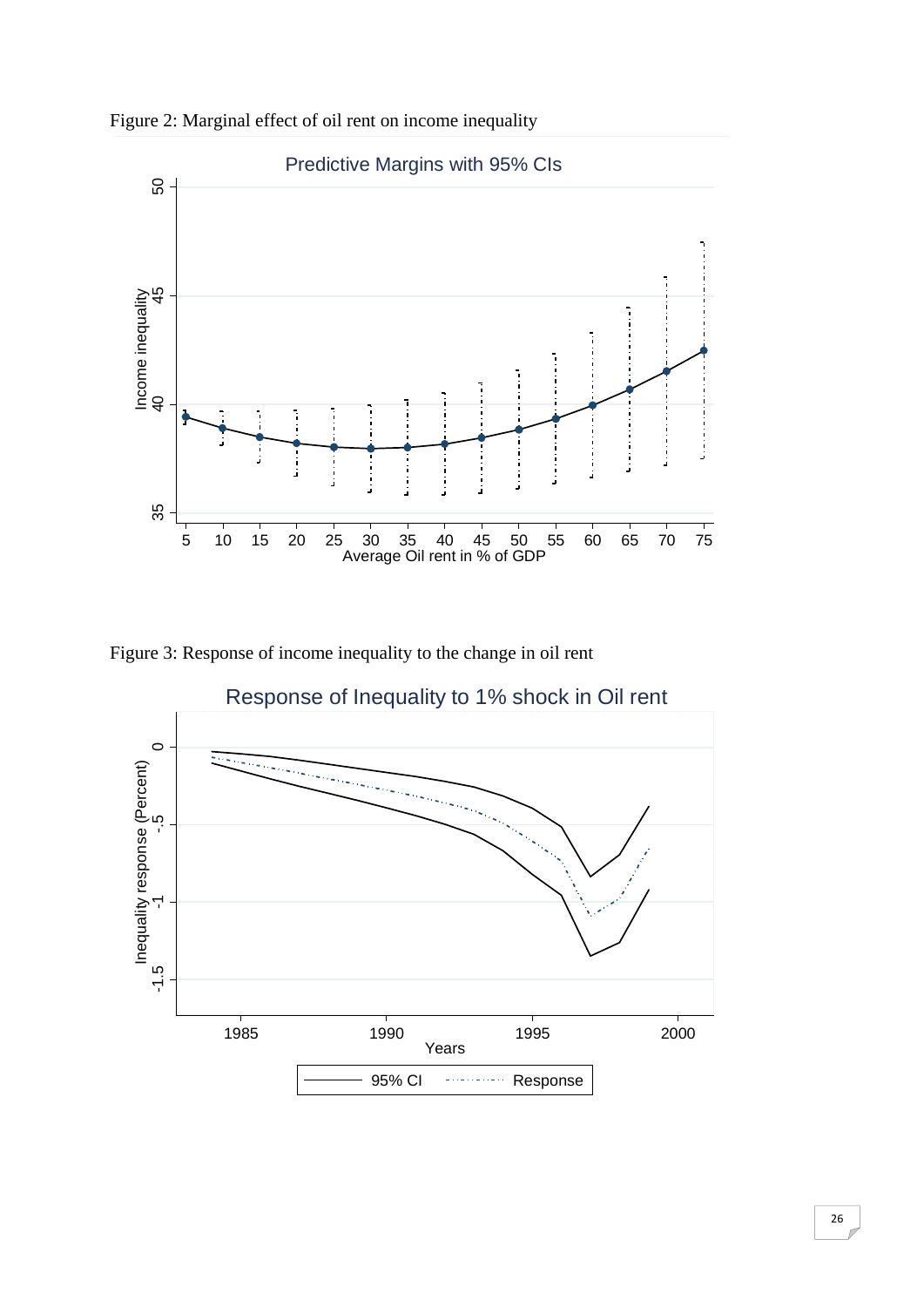### **References**

- Alexseev, M., Conrad, R., (2009), Elusive oil curse. *Review of Economics and Statistics* 91, pp.586–598.
- Auty, R., (2001), Resource Abundance and Economic Development*.* Oxford University Press. Oxford.
- Barro, R. and Lee, J. (2010), A New Data Set of Educational Attainment in the World, 1950- 2010. *Journal of Development Economics*,104, pp.184-198
- Bulte, E. and Damania, R. (2008), Resources for Sale: Corruption, Democracy and the Natural Resource Curse. The B.E of Economic Analysis and Policy, 8,1. Available at http://www.bepress.com/bejeap/vol8/iss1/art5
- Carmignani, F. (2013), Development Outcomes, Resource Abundance and the Transmission through Inequality, *Resource and Energy Economics*, 35, pp.412-428
- Cotet, A., Tsui, K., (2013), Oil and conflict: what does the cross country evidence really show?, *American Economic Journal. Macroeconomics*, 5 (1), pp. 49–80.
- Ebeke, C., Omgba, L.C, and Laajad, R., (2015), Oil, Governance and (Mis) allocation of Talents in Developing countries. *Journal of Development Economics,* 114: pp. 126-141
- Goderis, B., and S. W. Malone. (2011), Natural Resource Booms and Inequality: Theory and Evidence. Scandinavian Journal of Economics 113, pp. 388-417
- Gylfason, T. and G. Zoega. (2003), Inequality and Economic Growth: Do Natural Resources Matter?. In *Inequality and Growth: Theory and Policy Implications*, edited by T. Eicher and S. Turnovsky. Cambridge (MA) and London: MIT Press.
- Jordà, Òscar, (2005), Estimation and Inference of Impulse Responses by Local Projections. *American Economic Review* 95(1): pp. 161–182.
- Kuznet, S, (1955), Economic Growth and Income Inequality. *American Economic Review*, 65, pp.1-28
- Leamer, E. E., H. Maul, S. Rodriguez, and P. K. Schott. (1999). "Does Natural Resource Abundance Increase Latin American Income Inequality?" *Journal of Development Economics* 59: pp.3–42.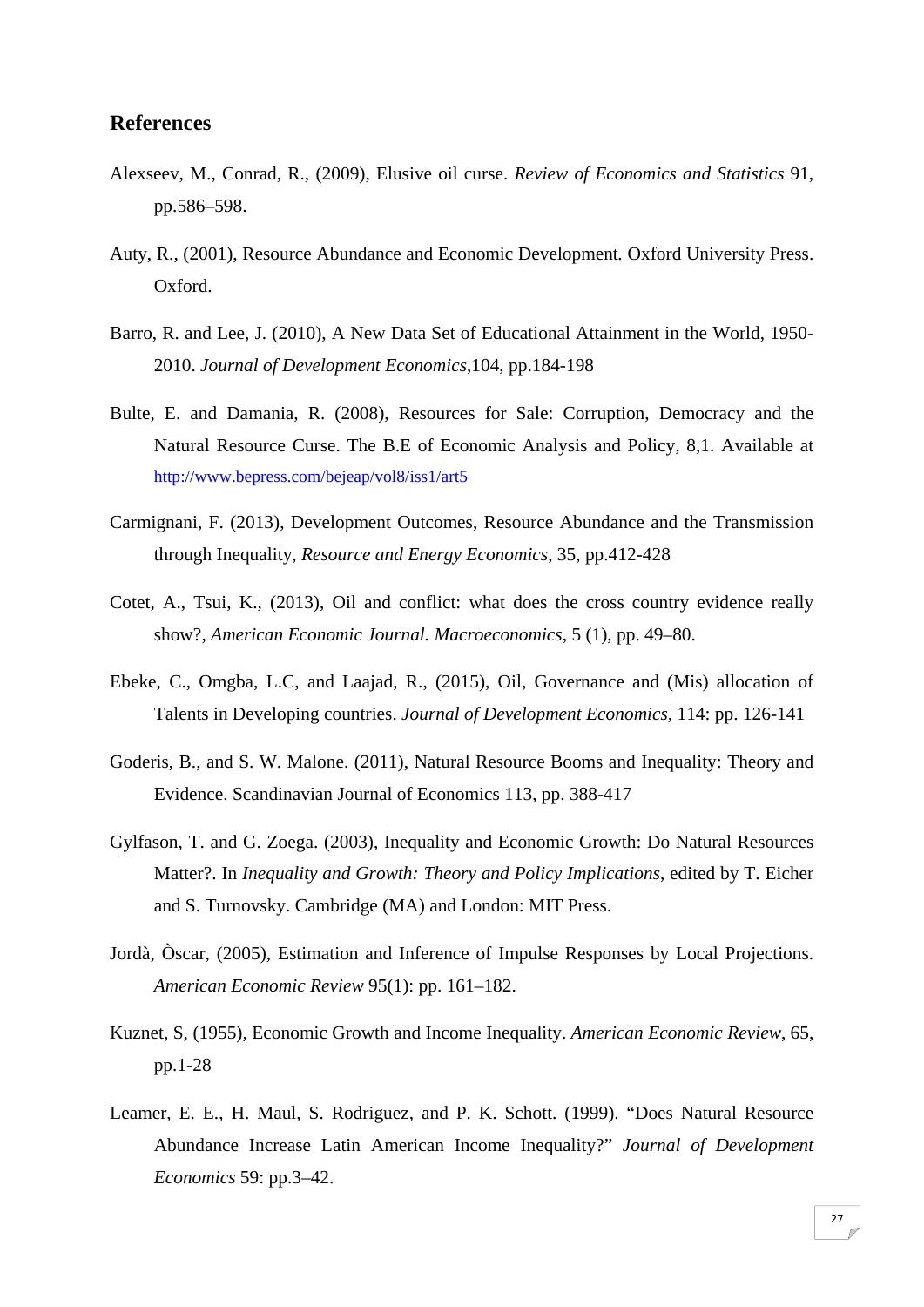- Pesaran, M. H., Y. Shin, and R. P. Smith. (1999), Pooled mean group estimation of dynamic heterogeneous panels. *Journal of the American Statistical Association* 94: pp. 621- 634.
- Ramey, Valerie A., Owyang, Michael T. and Sarah Zubairy. (2013), Are Government Spending Multipliers Greater During Times of Slack? Evidence from 20th Century Historical Data. *American Economic Review* 103, pp. 129–34.
- Ramey, Valerie A., (2012), Comment on Roads to Prosperity or Bridges to Nowhere? Theory and Evidence on the Impact of Public Infrastructure Investment. In *NBER Macroeconomics Annual 2012, Volume 27*, NBER Chapters, pp. 147–153. National Bureau of Economic Research.
- Ross, M. (2007), "How Can Mineral Rich States Reduce Inequality?" In *Escaping the Resource Curse*, edited by J. D. Sachs, J. E. Stiglitz, and M. Humphreys. New York: Columbia University Press.
- Rosser, A., (2006), The political economy of resource curse: A literature survey. Institute of

Development Studies (IDS) Working Paper 268.

- Sachs, J. D. and Warner, A. M., (1997), Natural-resource Abundance and Economic Growth. Cambridge, MA: Center for International Development and Harvard Institute for International Development, Harvard University.
- Sala-i-Martin, X., and A. Subramanian. (2012), Addressing the Natural Resource Curse: An Illustration from Nigeria." *Journal of African Economy*, December 19, doi:10.1093/jae/ejs033.
- Sokoloff, K.L. and Engerman, S.L, (2000), History Lessons: Institutions, Factor Endowment, and Path of Development in the New World, Journal of Economic Perspectives 14, 217- 232
- Solt, F. (2014), The Standardized World Income Inequality Database. Download in http://myweb.uiowa.edu/fsolt/swiid/swiid.html, Accessed on September 2014
- Van der Ploeg, F., (2011), Natural resources: Curse or blessing?. *Journal of Economic Literature*, 49, 366–420.